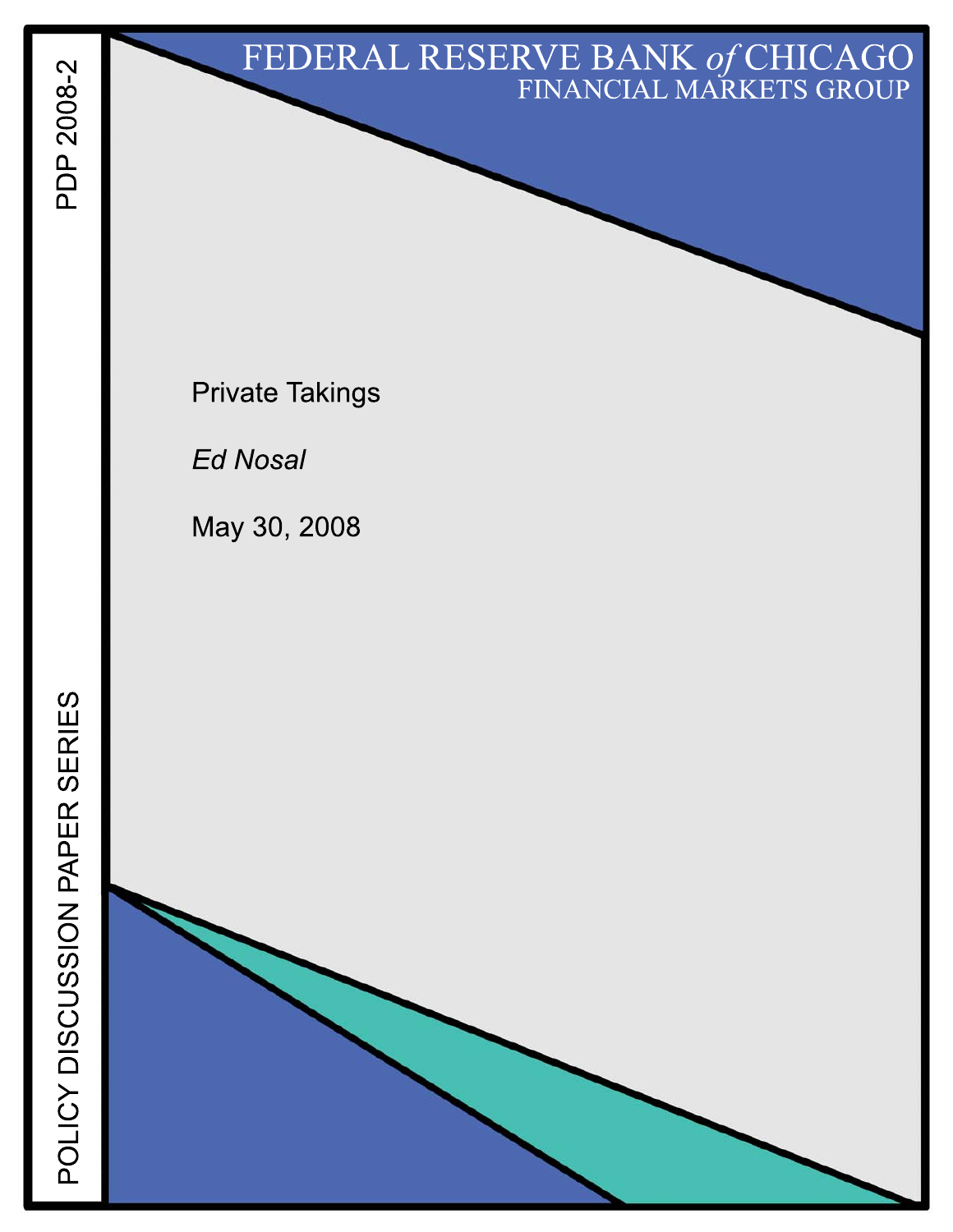# Private Takings

Ed Nosal Federal Reserve Bank of Chicago

May 30, 2008

#### Abstract

This paper considers the implications associated with a recent Supreme Court ruling that can be interpreted as supporting the use of eminent domain in transferring the property rights from one private agent—a landowner—to another private agent—a developer. A potential benefit of the ruling is that it effectively eliminates a hold-out problem, i.e., the problem associated with potential sellers withholding their property in an attempt to obtain a larger surplus. But, when property rights are transferred via eminent domain, landowners' investments in their properties become more inefficient and the level of redevelopment may actually fall. Compared to voluntary exchange, when property rights are transferred via eminent domain, social welfare will increase only if the hold-out problem is significant; otherwise, it will fall.

### 1 Introduction

A recent Supreme Court decision (*Kelo v. New London*) has effectively given communities the green light for *private takings*, where local and state governments have the authority to condemn private property for other private use. The ruling is controversial. Some observers believe the use of eminent domain in the Kelo case does not fulfil the public-use criterion as stated in the fifth amendment to the U.S. constitution: "nor shall private property be taken for *public* use, without just compensation" (my emphasis). They also might point out that the recent ruling seems to contradict an earlier Court ruling (Hawaii Housing Authority v. Midkiff): "A purely private taking could not withstand the scrutiny of the public use requirement; it would serve no legitimate purpose of government and would thus be void ... The court's cases

I wish to thank Guillaume Rocheteau, Perry Shapiro and participants at the UCSB Takings Conference for their comments and suggestions. The views expressed here do not necessarily represent those of the Federal Reserve Bank of Chicago or the Board of Governors of the Federal Reserve System.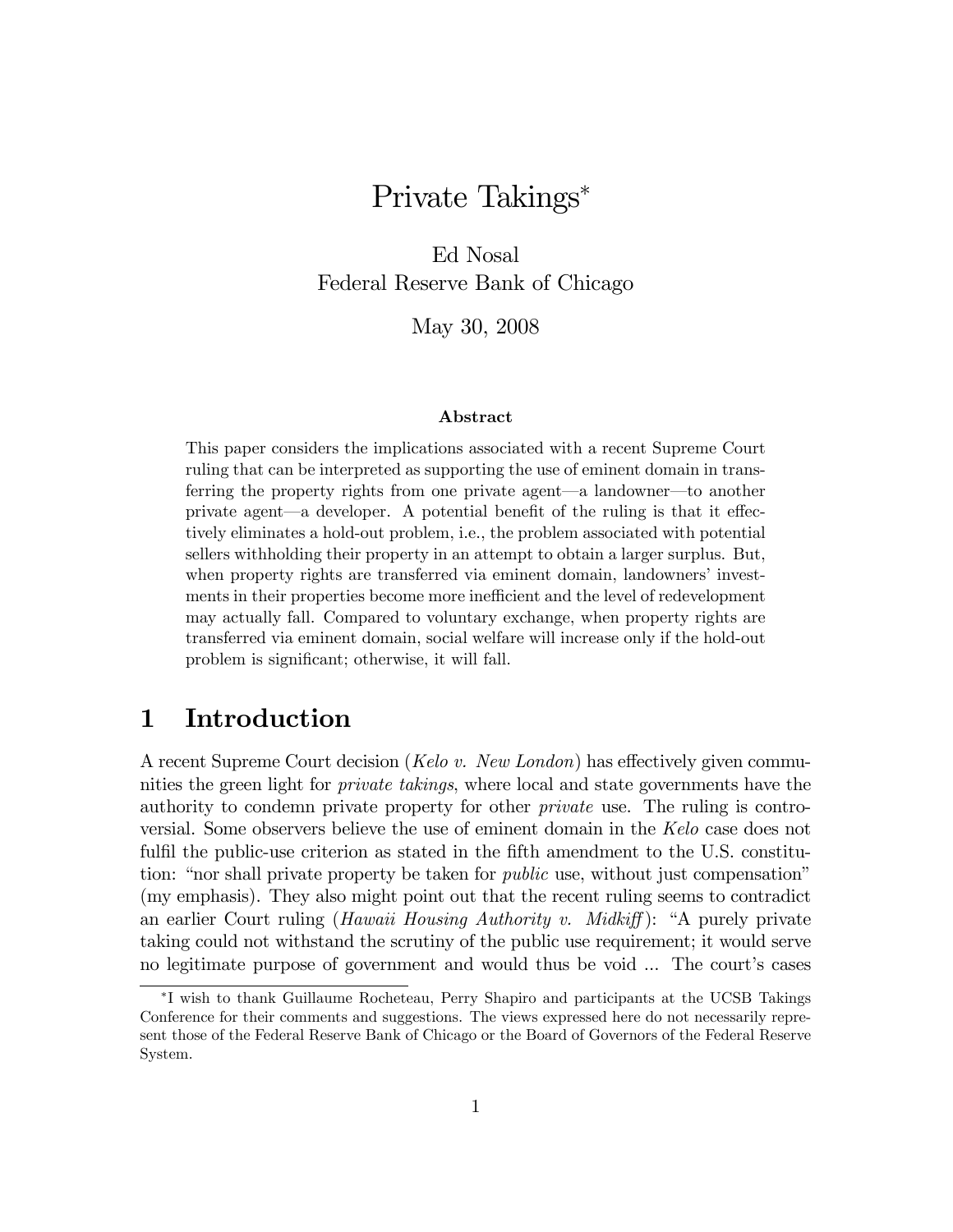have repeatedly stated that 'one person's property may not be taken for the benefit of another private person without a justifying public purpose, even though compensation be paid,<sup> $\cdot$ </sup>." Other observers, however, believe that Kelo ruling is fully consistent with both the constitution and previous Court decisions. The Holmes Court ruled in 1925 what constitutes public use should be determined by state legislatures; so if legislatures deem that economic development of private property by private agents provides benefits to the community at large—due to, say, higher employment levels and tax base—then such a taking fulfils the public-use criterion as stated in the constitution. Proponents of the Kelo ruling would point out that the Supreme Court had no choice but to rule for the City of New London, since the taking was motivated by the public benefits associated with economic development.

From a public policy perspective, attempting to assess whether a taking is "appropriate,î by determining whether or not it fulÖls the public use criterion in the constitution, seems almost pointless: given the way the Court has interpreted public use, "almost anything goes" in the sense that if a state government *claims* that there is a public benefit associated with a taking, then there is a public benefit associated with the taking. A more meaningful and relevant exercise would be assess the social welfare implications associated with takings along the lines of Kelo, i.e., where the government takes property from one private agent and gives it to another. In this paper, I present a model where a developer has the opportunity to redevelop private property that is currently owned by another private party, a landowner. The developer can obtain the property rights from the landowner directly—by voluntary exchange—or indirectly—by having the government take the landowner's property rights and provide the landowner with just compensation. When the developer purchases property rights directly from the landowner, the price of the property rights is determined as an outcome to a bargaining problem.<sup>1</sup> Under voluntary exchange, the developer may face the so-called "hold-out problem." The problem here is that a seller recognizes that the if buyer must assemble multiple plots of land, then he may be able to extract a higher surplus for his property, by threatening to withhold or delay its sale. It has been suggested that the hold-out problem may have negative implications for redevelopment. If, however, the government takes the property from the landowner, then, by construction, the hold-out problem does not arise. In this case, the landowner receives "just compensation" for his taken property, which is paid for by the developer.

I consider two alternative bargaining scenarios when the developer and landowners voluntarily exchange property rights. In one scenario, the developer has a fixed bargaining weight, independent of how many landowners he bargains with. I interpret this as a situation as one where there is no hold-out problem, since the developer's share of the surplus is independent of the number of landowners he bargains with. Here, the use of eminent domain will always lower social welfare compared to vol-

<sup>&</sup>lt;sup>1</sup>In practice, there does not exist a well-defined, competitive market for real estate. The selling price for real estate is typically determined by some bargaining process between a buyer and a seller.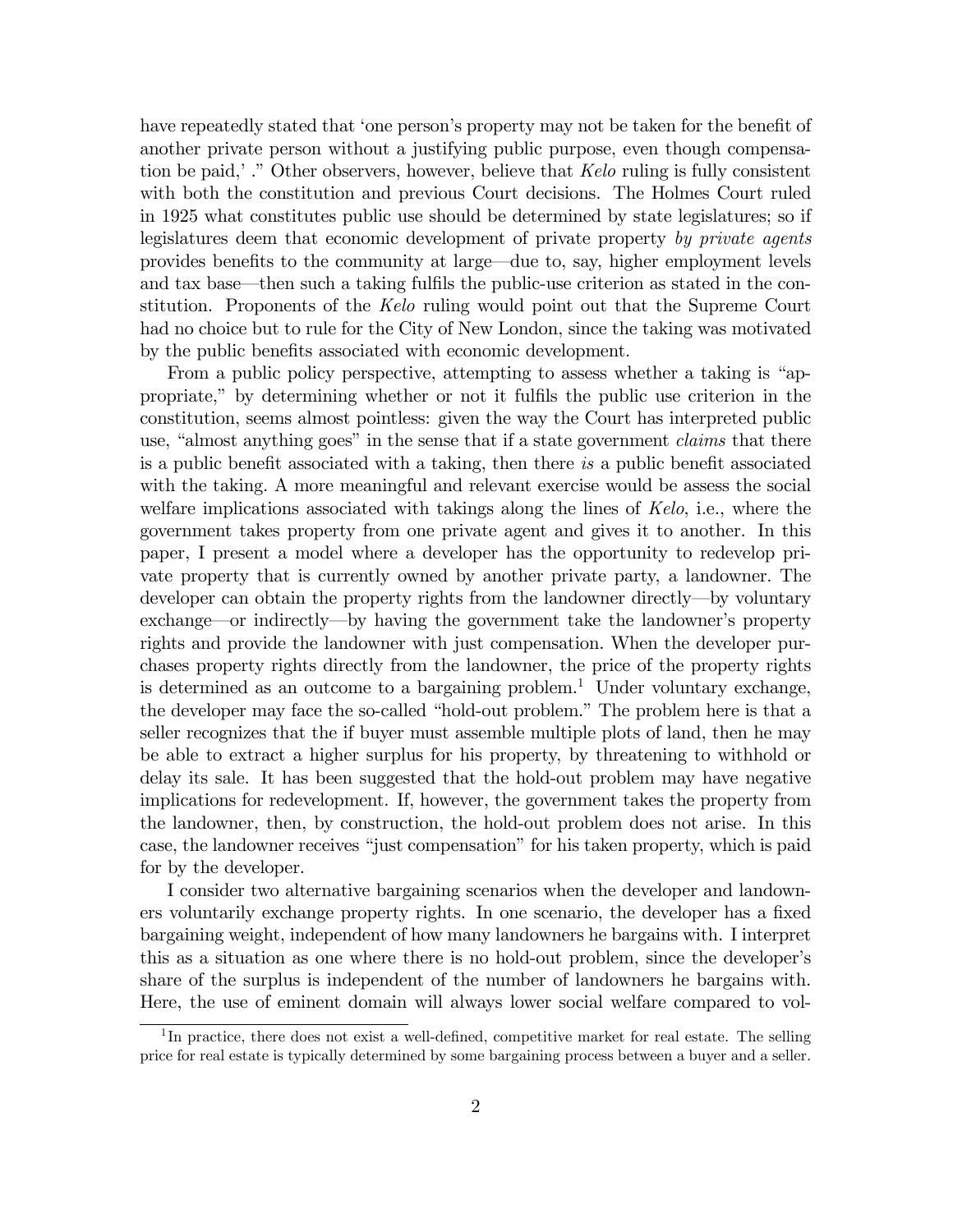untary exchange. In the other bargaining scenario, the developer has a bargaining weight that declines with the number of landowners he bargains with. And, for any level of redevelopment, each landowner receives a bigger share of the surplus, compared to the "no hold-out" bargaining scenario. I interpret this as a situation where the developer faces a hold-out problem. When the hold-out problem exists, the use of eminent domain may increase or decrease social welfare compared to voluntary exchange depending on the importance of he hold-out problem. Social welfare will only increase if the hold-out problem is "significant."

The seminal economics paper on eminent domain and takings is Blume, Rubinfeld and Shapiro  $(1984)$ . This paper, and the rather sizeable literature that follows ite.g., Blume and Rubinfeld (1984), Fischel and Shapiro (1989), Miceli and Segerson  $(1994)$ , Innes  $(2000)$  and Nosal  $(2001)$ —focuses on issues related to optimal compensation and its effect on private investment, when condemned property is converted into a public good. The takings literature that addresses the condemnation of private property for private use is quite small. Rolnik and Davies (2006) and Garrett and Rothstein (2007), relying on solid economic reasoning, point out that when governments interfere with the market place, bad outcomes usually follow. Both of these discussions, however, are not conducted within the context of an explicit model.

The remainder of the paper is as follows. The next section considers a simple redevelopment and takings environment with one developer and one landowner. Since there is only one landowner, a hold-out problem does not arise. In section 3, the environment is extended so that there are many landowners and, as a result, a holdout problem may arise. The Önal section summarizes and concludes.

## 2 A Simple Model with One Landowner

There is a single landowner who is endowed with capital  $K_{\ell}$  and property rights to a tract of land. The landowner can invest his capital in two ways. He can invest in a safe asset that provides a gross rate of return R and he can make an irreversible investment  $x \le K_\ell$  on his land, which gives a payoff of  $f(x)$ , where  $f' > 0$ ,  $f'' < 0$ and  $f'(0) = \infty$ .

A developer is endowed with capital  $K_d$ . He can redevelop the landowner's land and invest in the safe asset. If land is redeveloped, then the investment  $x$  and its potential payoff,  $f(x)$ , are destroyed. There are two states of the world for redevelopment: good and bad. The probability that the state is good is  $1 - \theta$ . In the good state, redevelopment spending by the developer  $y \geq \bar{y}$  generates a payoff of Y and redevelopment spending  $y < \bar{y}$  gives a zero payoff. In the bad state, any redevelopment expenditure  $y \geq 0$  gives a zero payoff. Since there is only one landowner, there is no hold-out problem.

In order to redevelop land, the developer must acquire the property rights from the landowner. If the developer gets the landowner's property rights through voluntary exchange, then the purchase price,  $p$ , is determined by generalized Nash bargaining.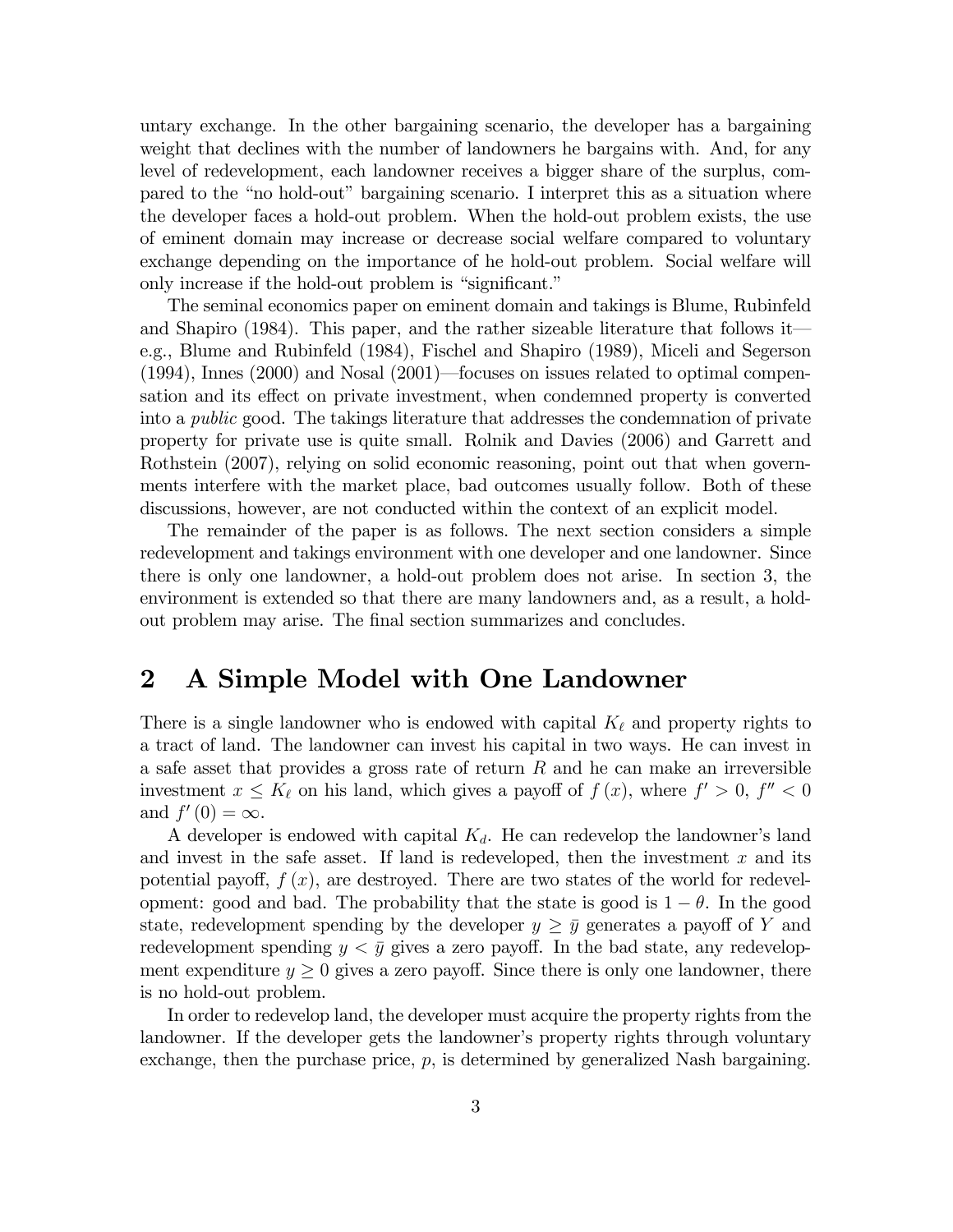The developer's generalized Nash bargaining weight is denoted by  $\beta$ , where  $0 < \beta < 1$ , and the landowner's is  $1 - \beta$ . Since  $0 < \beta < 1$ , both the landowner and the developer have some bargaining power.

There exists a government that can condemn and expropriate, i.e., take, the landowner's property. When the government revokes the landowner's property rights, it sells them to the developer. The law requires the government provide "just compensationî to the landowner in the event that his land is taken. In this article, just compensation will be defined as  $f(x)$ —the value of the property to the landowner in the event that his property is not taken. The government must balance its budget. Hence, if land is taken, the government sells the property rights to the developer for  $f(x)$ .

The timing of events is as follows. At date 0, the landowner is born; he invests x in his property and  $K_{\ell} - x$  in the safe asset. In between dates 0 and 1, the state of world—good or bad—is revealed. At date 1, the developer is born; he decides whether or not to redevelop the landownerís property. In the event that the redevelopment takes place, the developer either bargains with the landowner or the government takes the landowner's property rights and sells them to the developer. The developer spends either p or  $f(x)$  (at date 2) to acquire the property rights, where he spends p if the he bargains with the landowner and  $f(x)$  if he gets the property rights, via eminent domain, from the government. The developer invests  $(K_d - y)$  in the safe asset and spends y on redevelopment if he obtains the property rights to the land; otherwise he invests  $K_d$  in the safe asset. At date 2 all investments pay off, payments are exchanged, and the landowner and developer consume.

The objective of the landowner and the developer is to maximize their expected payoffs. The timing of the births of a landowner and the developer prevent them from interacting before the landowner makes his investment decision. This timing assumption is designed to reflect the real world fact that developers enter the scene long after initial investments are undertaken.

#### 2.1 Social Optimum

At date 0, the landowner invests x in his property. With probability  $\theta$ , the state of the world is bad and it is not efficient to redevelop the land. In this situation the payoff to the landowner is  $f(x) + (K_{\ell} - x) R$  and the payoff to the developer is  $K_{d}R$ . With probability  $(1 - \theta)$ , the state is good and it will be efficient to redevelop the land only if the total payoff to redevelopment,  $Y + (K_d - \bar{y}) R + (K_{\ell} - x) R$ , exceeds the payoff to not redeveloping the land,  $f(x) + K_d R + (K_{\ell} - x) R$ ; or if  $Y - \bar{y}R \ge f(x)$ . Define a critical level of investment in land,  $x_c$ , as

$$
Y-\bar{y}R=f\left(x_c\right).
$$

If  $x \leq x_c$ , then it is efficient to redevelop the land in the good state; if  $x > x_c$ , then it is not. To make the redevelopment problem interesting, I will assume the efficient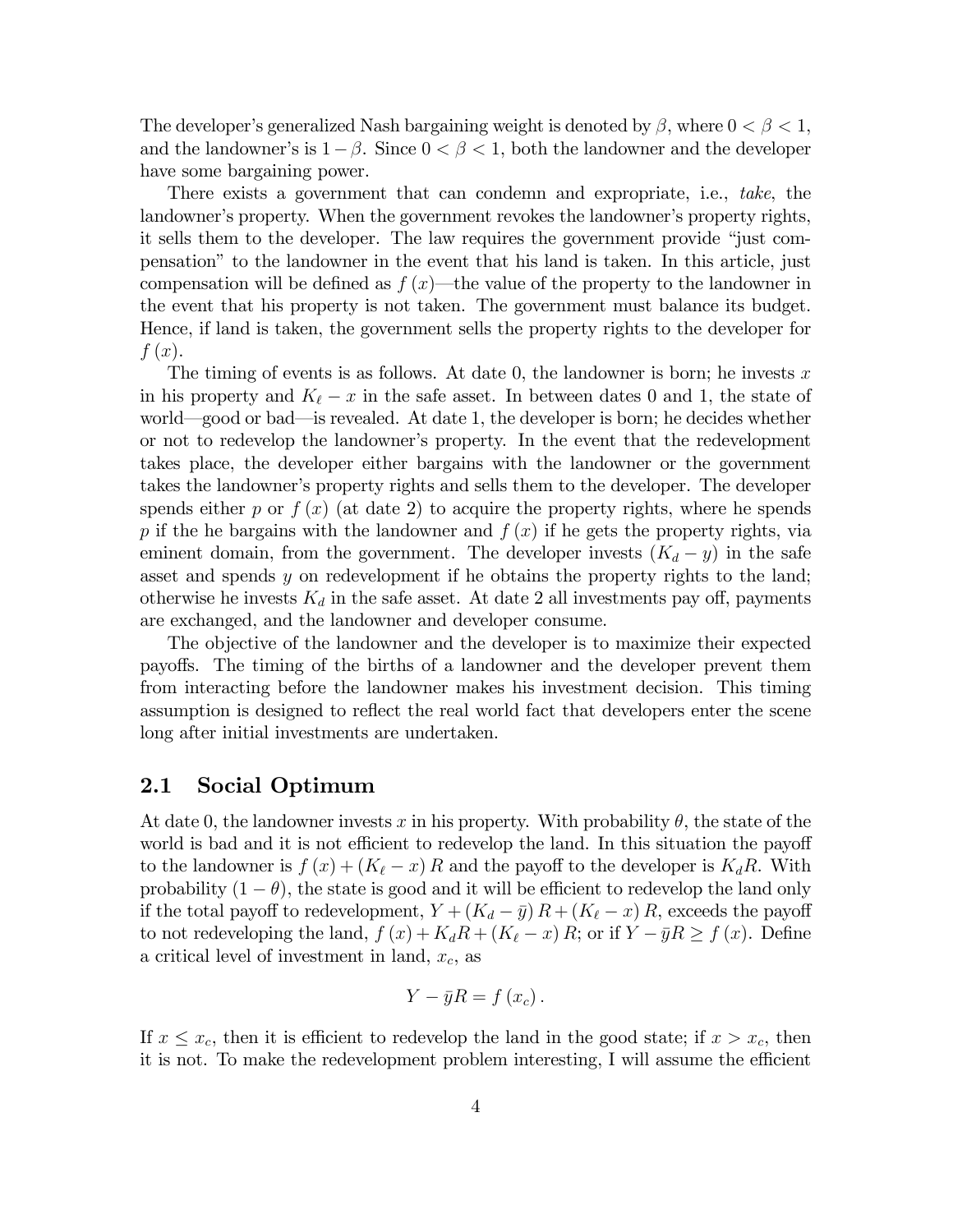level of investment in land—described below—is strictly less than  $x_c$ . If the efficient level of investment is greater than  $x_c$ , then redevelopment is never socially optimal.

The efficient level of investment in land is determined by the solution to

$$
\max_{x} \theta \left( f(x) + K_{d} R \right) + (1 - \theta) \left( Y + (K_{d} - \bar{y}) R \right) + (K_{\ell} - x) R, \tag{1}
$$

i.e., the efficient level of investment in land maximizes total expected payoff to society. The efficient level of investment in land, denoted  $x^*$ , is given by the first-order condition to (1), which is

$$
\theta f'(x^*) = R. \tag{2}
$$

The social optimum is characterized by:

- 1. the landowner invests  $x^*$  at date 0;
- 2. the developer spends  $\bar{y}$  on redevelopment in the good state; and
- 3. no redevelopment occurs in the bad state.

#### 2.2 Redevelopment Under Voluntary Exchange

The developer has no incentive to obtain property rights in the bad state. In the good state, the (date 2) payoff to the developer when he does obtain property rights is  $Y - \bar{y}R - p$  and (date 2) the payoff to the landowner is  $p - f$ . Note that the developer spends  $y = \bar{y}$  for redevelopment. At the time of bargaining, the investment x is sunk for the landowner, but  $\bar{y}$  is not; this is why the term " $\bar{y}R$ " shows up in the developer's payoff function and there is no comparable term in the landowner's payoff function. Let  $S$  represent the total surplus associated with redevelopment in the good state, where

$$
S\left(x\right) = Y - f\left(x\right) - \bar{y}R,
$$

 $S'(x) < 0$  for all  $x > 0$  and  $S(x_c) = 0$ . If  $S > 0$ —or equivalently  $x < x_c$ —then the developer will want to redevelop the land; if  $S \leq 0$  or equivalently  $x \geq x_c$  then he will not. If  $S > 0$ , then the price that the developer pays for the landowner's property rights, p, is given by the solution to

$$
\max_{p} (Y - \bar{y}R - p)^{\beta} (p - f)^{1 - \beta},
$$

which is

$$
p = f + (1 - \beta) S.
$$

Suppose first that the landowner believes (correctly) that  $S \geq 0$  for his choice of  $x$ ; then the optimal level of investment in his property is given by the solution to

$$
\max_{x} \theta f(x) + (1 - \theta) [f(x) + (1 - \beta) S(x)] + (K_{\ell} - x) R.
$$
 (3)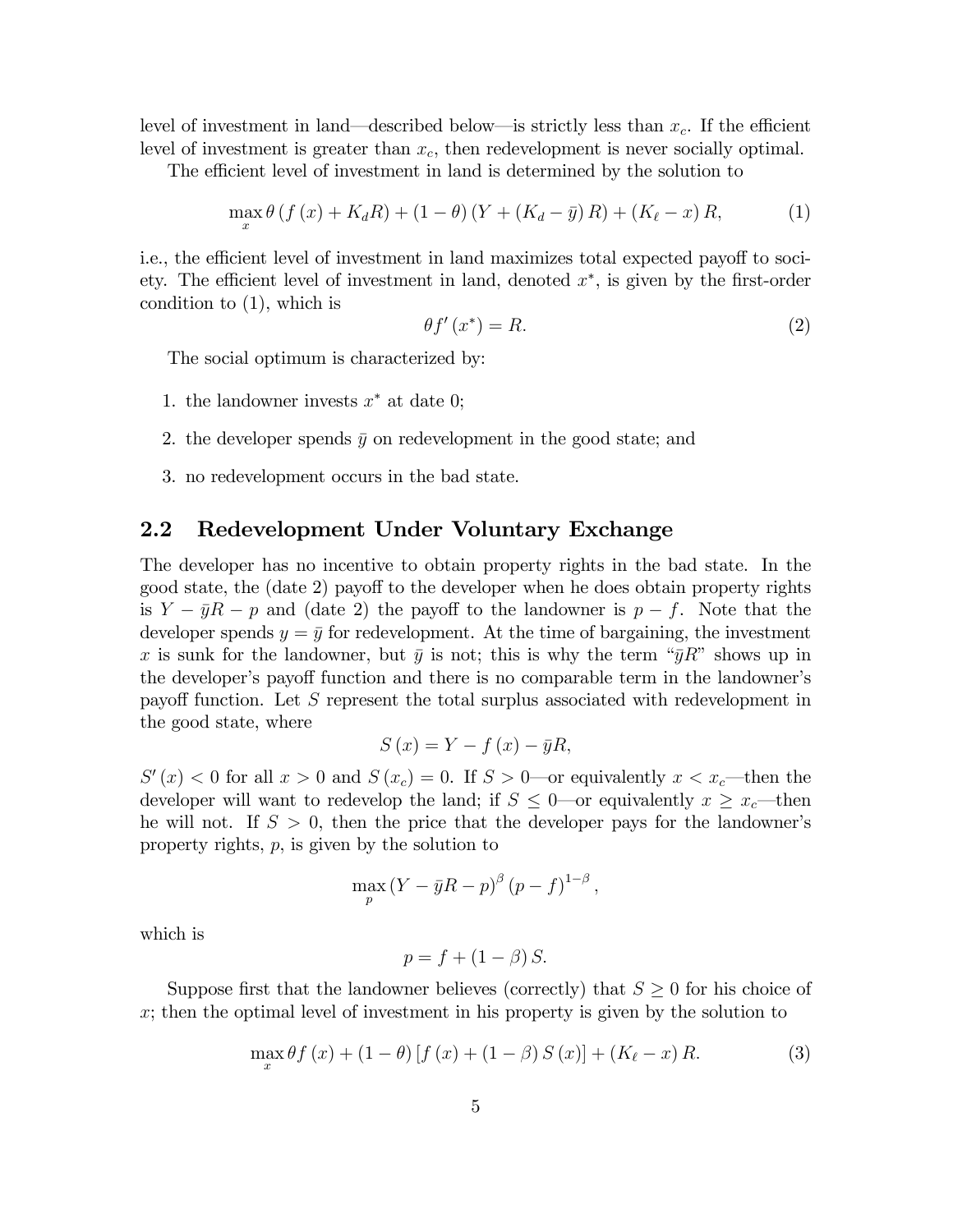The solution,  $x_B$ , is characterized by

$$
(\theta + (1 - \theta)\beta) f'(x_B) = R,\t\t(4)
$$

where "B" stands for "bargaining." Comparing (4) with (2), note that  $x_B > x^*$ ; the landowner's investment in his property is larger than what is socially optimal.

Suppose now the landowner believes (correctly) that  $S < 0$  for his choice of x; then his optimal level of investment is given by the solution to

$$
\max_{x} f\left(x\right) + \left(K_{\ell} - x\right)R.\tag{5}
$$

The solution of (5) is characterized by

$$
f'(x_N) = R,\t\t(6)
$$

where the " $N$ " stands for "no redevelopment." Comparing (6) with (4), note that  $x_N > x_B > x^*$ . Since  $S'(x) < 0$  for all  $x > 0$ ,

$$
S(x^*) > S(x_B) > S(x_N).
$$

If  $S(x_N) > 0$  or  $x_N < x_c$ —then the developer will always redevelop the landowner's land in the good state. Hence, if  $S(x_N) > 0$ , then the relevant problem for landowner is (3) and he invests  $x_B$ .

If  $S(x_B) < 0$  and  $x_B > x_c$  then developer will never redevelop the landowner's property and relevant problem is given by  $(5)$ . Hence, the landowner invests  $x_N$  and no redevelopment takes place.

Finally, if  $S(x_B) > 0$  and  $S(x_N) < 0$ , then landowner's level of investment will determine whether or not there will be redevelopment in the good state. That is, if the landowner believes that redevelopment will occur, then he will invest  $x_B$ and redevelopment will occur in the good state. If he believes that redevelopment will not occur, then he will invest  $x_N$  and in the good state, the developer will have no incentive to redevelop the landowner's land. How much will the landowner invest at date 0,  $x_B$  or  $x_N$ ? While one might be tempted to conjecture that the landowner will invest  $x_B$ , since the surplus associated with investment  $x_B$  is greater than investment  $x_N$ , the landowner may actually invest  $x_N$ . This possible outcome is a feature associated with generalized Nash bargaining: the generalized Nash bargaining solution is not monotonic, which implies that although total surplus increases, the landowner's expected share (and payoff) may decrease. So although  $S(x_B) > 0$  and  $S(x_N) < 0$ , it may be the case that

$$
f(x_N) + (K_{\ell} - x_N) R > f(x_B) + (1 - \theta) (1 - \beta) S(x_B) + (K_{\ell} - x_B) R.
$$
 (7)

Therefore, if  $S(x_B) > 0$  and  $S(x_N) < 0$  and condition (7) holds, then the landowner will invest  $x_N$ ; if condition (7) does not hold, then he will invest  $x_B$ .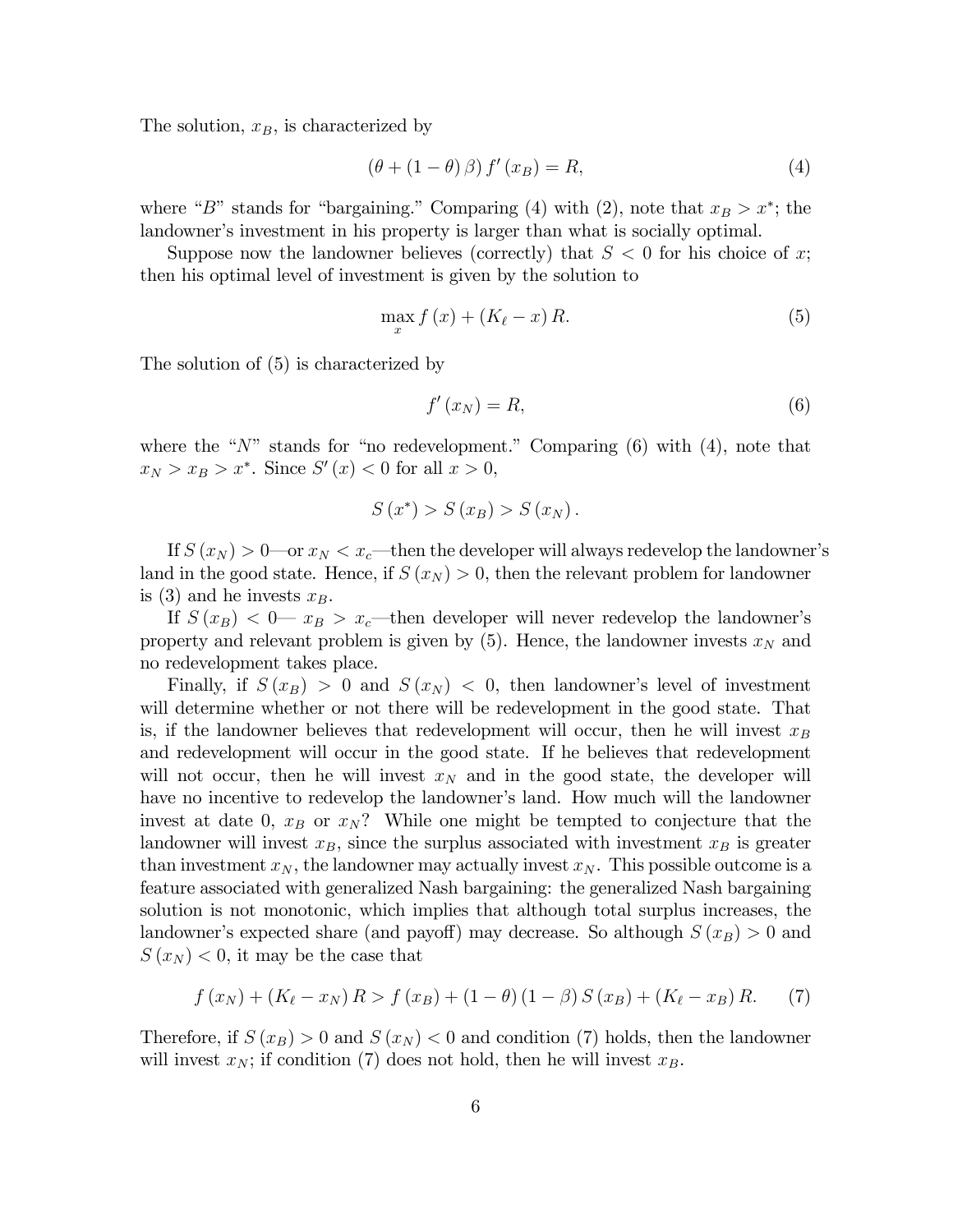Note that there are inefficiencies associated with redevelopment under voluntary exchange. First, the landowner always "overinvests" in his property since  $x_N > x_B$ x . Second there may be too little redevelopment. In the social optimum, it is always efficient to redevelop in the good state. If either  $S(x_B) < 0$  or  $S(x_B) > 0$ ,  $S(x_N) < 0$ and condition (7), then redevelopment will not occur under voluntary exchange.

#### 2.3 Redevelopment Under Eminent Domain

Under eminent domain, a government can take the landowner's property but must provide "just compensation,"  $f(x)$ , to the landowner. The government then sells the property rights to the developer for  $f(x)$ . In terms of the model, eminent domain can be interpreted as giving all of the bargaining power to the developer since the landowner does not receive any of the surplus associated with redevelopment.

**Proposition 1** Using eminent domain to transfer property rights never increases, but can decrease, social welfare compared to voluntary exchange.

**Proof.** If  $x < x_c$ , then social welfare can be written as

$$
W(x) = f(x) + (1 - \theta) S(x) - xR + (K_d + K_{\ell}) R.
$$

If  $x \geq x_c$ , then social welfare is given by

$$
\tilde{W}(x) = f(x) - xR + (K_d + K_\ell) R.
$$

Note that if the landowner optimally chooses  $x = x_B$  under voluntary exchange, then necessarily, redevelopment occurs under voluntary exchange in the good state. Under eminent domain, the landowner will always receive a payoff of  $f(x) + (K_{\ell} - x) R$ , independent of the redevelopment outcome, which means that he always invests  $x_N$ . When  $x = x_N$ , redevelopment may or may not occur under eminent domain depending on whether  $x_N < x_c$  or  $x_N \ge x_c$ , respectively. Hence, if  $x_N < x_c$ , we have

$$
W(x^*) > W(x_B) > W(x_N) > W(x_c),
$$

since  $W(x)$  is strictly concave for all  $x \in [0, x_c]$ . If  $x_B < x_c < x_N$ , we have

$$
W(x^{*}) > W(x_{B}) > \tilde{W}(x_{N}) > W(x_{c}) = \tilde{W}(x_{c}).
$$

There are a number of cases to consider:

1. If  $S(x_B) < 0$ , then redevelopment does not take place under voluntary exchange and the landowner invests  $x_N$ ; in this case, eminent domain and voluntary exchange generate the same level of welfare.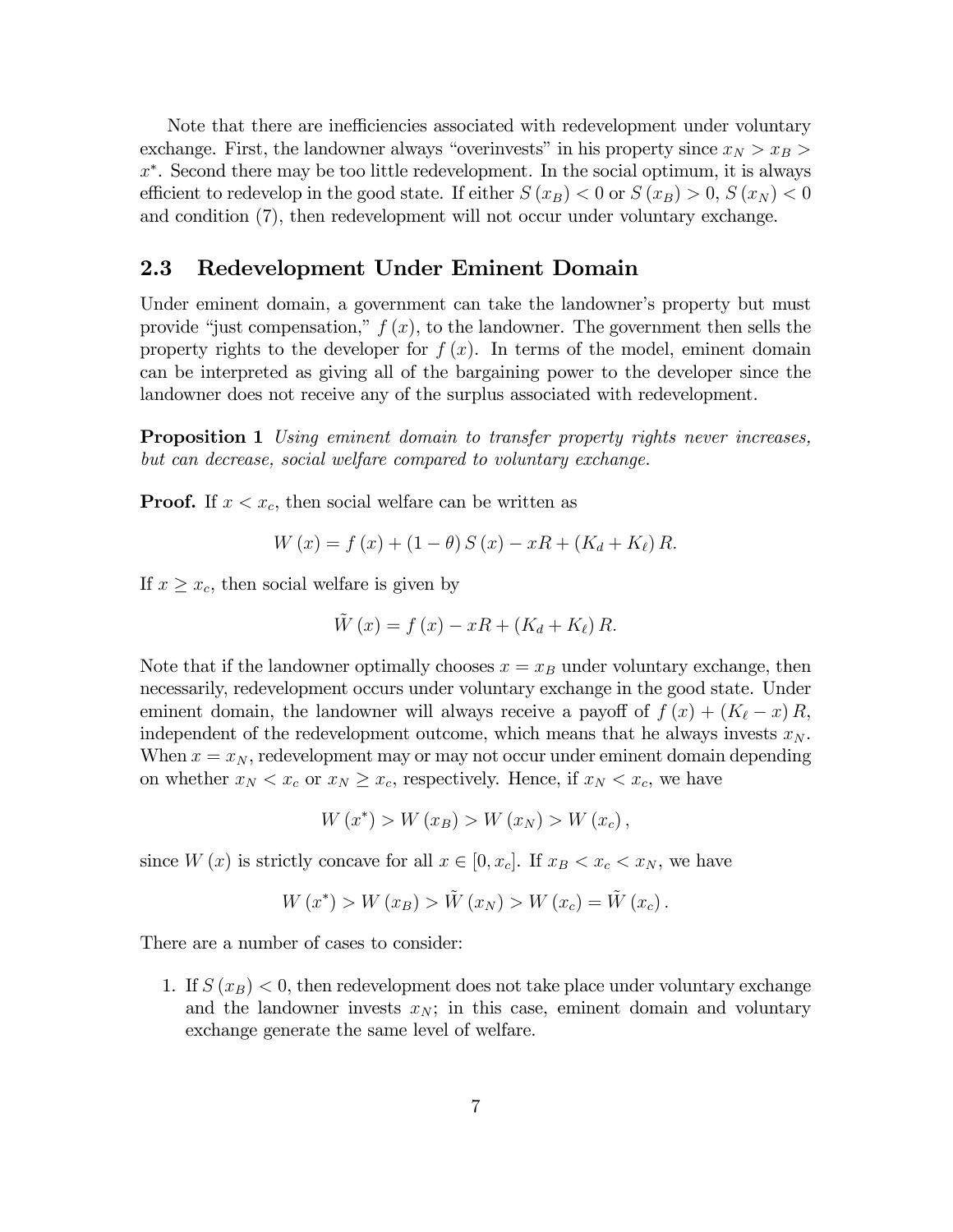- 2. If  $S(x_N) > 0$ , then under voluntary exchange the landowner invests  $x_B$  and redevelopment occurs in the good state. Under eminent domain, the landowner invests  $x_N$  and the developer redevelops in the good state. In this case, the overinvestment problem is exacerbated under eminent domain, compared to bargaining—since  $x_N > x_B > x^*$ ; here social welfare is lower under eminent domain compared to the voluntary exchange since  $W(x_B) > W(x_N)$ .
- 3. If  $S(x_B) > 0$  and  $S(x_N) < 0$  and condition (7) does not hold, then under voluntary exchange, the landowner will invest  $x_B$  and redevelopment will occur in the good state. In this case, welfare is  $W(x)$ . Under eminent domain, the landowner will invest  $x_N > x_c > x_B$ ; there will be too much investment and too little redevelopment. In this case welfare is  $W(x_N)$ . Since  $W(x_N) < W(x_B)$ , the use of eminent domain strictly lowers welfare. If, however,  $S(x_B) > 0$  and  $S(x_N)$  < 0 and condition (7) holds, then the landowner will invest  $x_N$  under both eminent domain and voluntary exchange. Social welfare will be the same under voluntary exchange and eminent domain.

From all of this we can conclude that the use of eminent domain will never increase social welfare, but may lower it.  $\blacksquare$ 

#### 2.4 Discussion

Up to this point, the analysis seems to indicate that the recent Supreme Court decision on Kelo v. New London is wrong-headed: eminent domain, in conjunction with just compensation, can never increase social welfare and can only lower it. Eminent domain, along with just compensation, effectively gives all of the bargaining power to the developer, i.e., eminent domain and just compensation effectively sets  $\beta = 1$ in the landowner's investment problem  $(3)$ , making it equivalent to  $(5)$ . It is true that, absent eminent domain, the level of landowner investment  $x$  is too high, but the use of eminent domain, along with just compensation, can only exacerbate the overinvestment problem. Not only may there be too much investment, but the higher level of landowner investment may result in no redevelopment at all in the good state.

The results here are reminiscent of those from the property rights and nuisance literature, especially Pitchford and Snyder (2003). Transferring property rights by voluntary exchange is equivalent to a first-party injunctive rights regime. A firstparty injunctive rights regime means that after making his investment decision, the landowner gets to choose whether or not to sell his property; hence, he must receive at least  $f(x)$  if he is to sell. And transferring property rights by eminent domain is equivalent to a first-party damage rights regime. In this regime, the landlord is compensated for exactly what he loses,  $f(x)$ , if he chooses to sell to the developer. Pitchford and Snyder (2003) demonstrate that both regimes are characterized by over-investment but there is less over-investment in a Örst-party injunctive rights regime, which are precisely the results above. In addition, both parties will make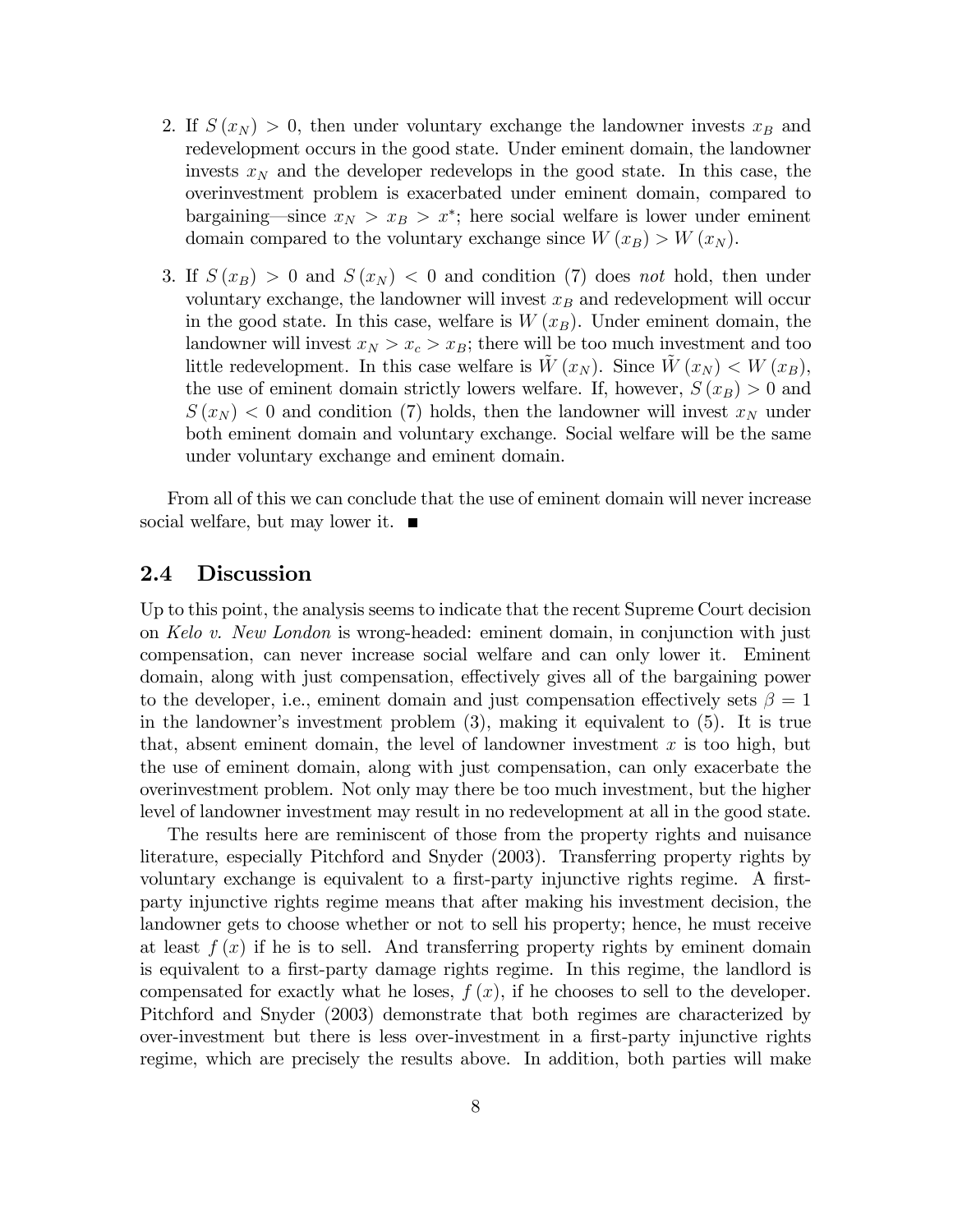the same  $ex$  post decision,<sup>2</sup> and this decision is  $ex$  post optimal. As we shall see below, however, the nice equivalence between my results and the property rights and nuisance literature results break down when a hold-out problem exists; redevelopment decisions will no longer be efficient, and landowners and the developer will disagree on the level of redevelopment.

There are (at least) two ways to restore social efficiency under government takings.<sup>3</sup> One way has the government giving "more than just compensation" to the landowner. To see this, suppose that government compensates the landowner by transferring the entire net surplus to him; this is the solution suggested by Hermalin (1985). Such a scheme is equivalent to the landowner having all of the bargaining power.<sup>4</sup> When the landowner has all of the bargaining power, then the landowner's decision problem is given by (3) with  $\beta = 0$ ; the solution to this problem is  $x = x^*$ . A second way to restore efficiency is to give a fixed payment c—perhaps equal to zero—to the landowner; this is the famous solution suggested by Blume, Rubinfeld and Shapiro (1984), and further investigated by Blume and Rubinfeld (1984). In this case, the landowner's optimal level of investment problem

$$
\max_{x} \theta f(x) + (1 - \theta)c + (K_{\ell} - x) R,
$$

which is  $x = x^*$ .

In practice, I would conjecture the neither one of these schemes would be implemented as a policy. In terms of the first policy—giving the entire surplus to the landowner—there would probably be insufficient support in a legislature to pass such a law. By appealing to eminent domain, the legislature wants developers to redevelop properties; but, giving them zero surplus might have the opposite effect. In terms of the second policy, an arbitrary fixed payment  $c$  would probably not pass a ìjust compensationîcriterion. One might argue that compensation could be a Öxed payment, but need not be arbitrary; for example, why not set compensation equal to  $c = f(x^*)$ . Such a compensation rule, however, requires intimate knowledge of tastes and technology in order to determine  $x^*$ . In addition, the world is populated with many different technologies, each requiring its own "just" fixed payment. If  $c = f(x^*)$ , then policy makers would have to determine first-best levels of investment across many heterogeneous projects. It is not at all obvious that they have the capacity or expertise to make these calculations. In the end, if compensation were *required* to be just, in the sense that  $c = f(x^*)$ , then policy makers would probably equate or correlate compensation with something they can actually observe, e.g., actual markets values. But this would not implement the efficient level of investment,  $x^*$ .

<sup>&</sup>lt;sup>2</sup>For this article, the *ex post* decision is to redevelop or not; in Pitchford and Snyder (2003) the ex post decision is regarding ex post investments.

<sup>&</sup>lt;sup>3</sup>Given that the landlord and developer cannot contract prior to the investment decision, x, it is not obvious how one can restore efficiency under voluntary exchange, while at the same time maintaining the notion that exchange is voluntary.

<sup>&</sup>lt;sup>4</sup>It is also equivalent to a second-party injunctive rights regime.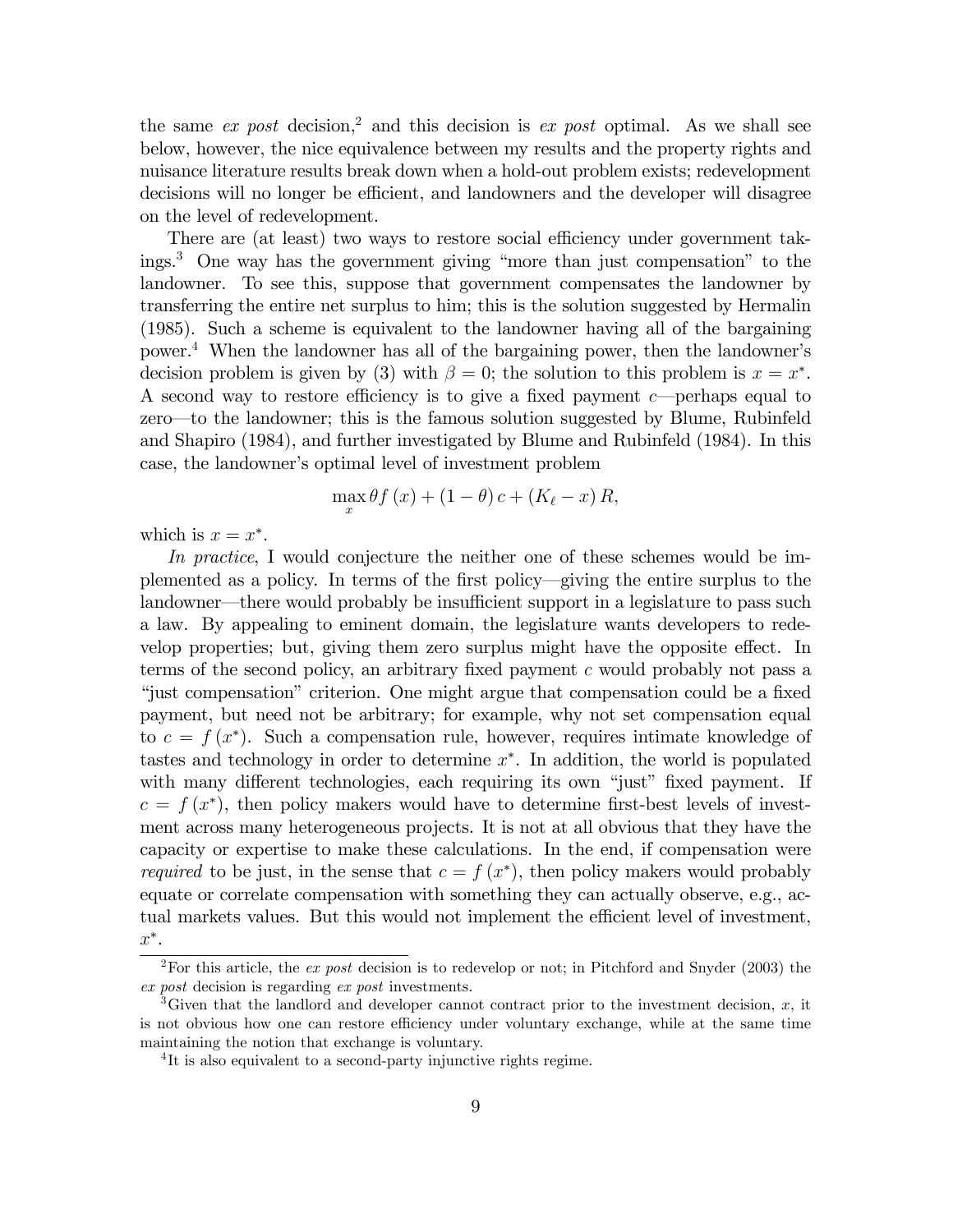And finally, parties who have their property taken by the government often claim that they are under-compensated. In the context of the model, if a landowner is compensated  $f(x)$  for his property rights, then there is some legitimacy to the claim that he is under-compensated. In the real-world economy, the price for real estate is typically determined by bargaining between a seller and buyers. The purchase price of land via voluntary exchange,  $p$ , is always strictly greater than the level of just compensation,  $f$ , as long as both parties to the bargain have some bargaining power, i.e.,  $f + (1 - \beta) S > f$ . So, in fact, sellers (landowners) receive a lower price for their property via eminent domain than they could have obtained by dealing directly with buyers (developers).

## 3 A Model with Many Landowners

In the model presented in section 2, the landowner has an interesting decision problem, while the developer really doesn't. The developer simply decides whether or not to redevelop, since the level of redevelopment and the amount spent on redevelopment are effectively predetermined. In this section, the developer's problem is made more interesting and realistic by having him choose both the amount of land to redevelop and the amount to spend on redevelopment. In addition, a hold-out problem can now be introduced because redevelopment may involve more than one piece of property. This richer environment can be obtained by making only slight modifications to the model in section 2.

Now there are N landowners, each having property rights to their own tract of land. The total value associated with property redevelopment is given by  $Y =$  $F(A, y)$ , where A represents the tracts of land or properties used for redevelopment and y is the total amount spent on redevelopment. I assume the function  $F(A, y)$  is strictly concave and increasing in both of its arguments, with  $F_A(0, y) = F_y(A, 0) \rightarrow$  $\infty$  for  $y, A > 0.5$ 

The timing of events is as follows: At date 0, landowners are born and invest x in their property and  $K_{\ell} - x$  in the safe asset. At date 1, the developer is born; he decides how many properties he wishes to redevelop, A, and the total amount that he will spend on redevelopment, y. The developer either bargains with a set of A landowners or the government takes the landowners' property rights away from A landowners and sells them to the developer, and the developer pays either Ap or  $Af(x)$  (at date 2), respectively, to acquire the property rights. The developer invests  $(K_d - y)$  in the safe asset. At date 2, all investments pay off, payments are exchanged, and the landowners and the developer consume.

 $5$ One can assume, as in Nosal (2001), that only a fraction of properties are suitable for redevelopment and this is revealed only after landowners make their investments. Qualitatively speaking, this would not affect any of the results.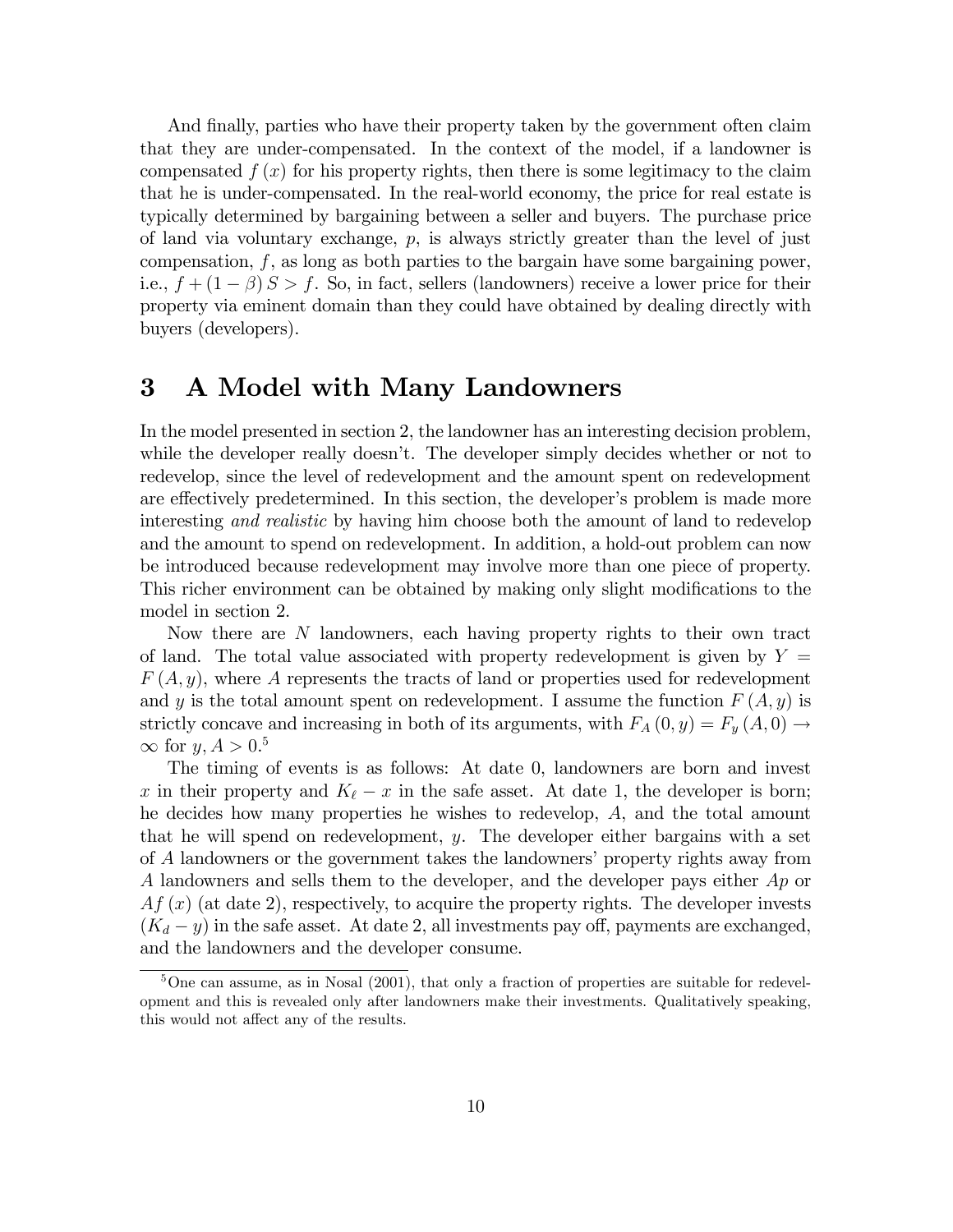#### 3.1 Social Optimum

Let  $W(A, x, y)$  represent the total payoff to society. The efficient levels of property redevelopment,  $A$ , property investment,  $x$  and redevelopment spending,  $y$ , are given by the solution to

$$
\max_{x,y,A} W(A,x,y) = \max_{x,y,A} (N-A)f(x) + F(A,y) + N(K_{\ell} - x)R + (K_{d} - y)R.
$$
 (8)

All  $N$  landowners invest  $x$  in their property and the remainder of their capital in the safe asset. Since  $A$  properties will be redeveloped, the total payoff to the landowners investment is  $(N - A)f(x)$ . The developer spends y on redevelopment so the payoff to redevelopment is  $F(A, y)$ . The developer invests  $(K_d - y)$  in the safe asset. The first-order conditions to problem  $(8)$  are,

$$
\frac{N-A}{N}f'(x) = R,\t\t(9)
$$

$$
F_y(A, y) = R,\t\t(10)
$$

and

$$
F_A(A, y) = f. \tag{11}
$$

Conditions  $(9)$  and  $(10)$  simply say that the expected returns to investment x and spending  $y$  equal the opportunity cost of capital,  $R$ . In terms of property redevelopment, condition (11), properties continue to be redeveloped until the value last redeveloped unit equals the (social) cost of redevelopment, which is the value of the destroyed investment, f. Let  $(A^*, x^*, y^*)$  represent the solution to (9)-(11).

For what follows, it will be useful to diagrammatically characterize the social optimum in  $(x, A)$  space. The slope of the locus of points described by (9) is negative and is given by

$$
\frac{dA}{dx} = \frac{f''}{f'}\left(N - A\right) < 0.\tag{12}
$$

Equation (9) is depicted in figure 1 as  $\ell x_N$ ; " $\ell$ " for landowner. Note that the allocation  $(x_N, 0)$  lies on locus  $\ell x_N$ , where  $x_N$  solves  $f'(x_N) = R$ , i.e., equation (6). As well, since  $A \to N$  as  $x \to 0$ , allocation  $(0, N)$  lies on locus  $\ell x_N$ . The slope of the locus of points described by equation in (11), conditional on efficient redevelopment spending y, is also negative and given by

$$
\frac{dA}{dx} = \frac{f'}{F_{AA} - \frac{F_{Ay}^2}{F_{yy}}} < 0,\tag{13}
$$

since, from (10),  $dy = -F_{Ay}/F_{yy}dA$  and F is strictly concave. Figure 1 depicts equations (10) and (11) as  $dd'$ ; "d" for developer. For convenience, let  $A^e(x)$  represent the efficient amount of land redevelopment, conditional on  $x$  and assuming that spending on redevelopment,  $y$ , is efficient, i.e., equation  $(10)$  holds.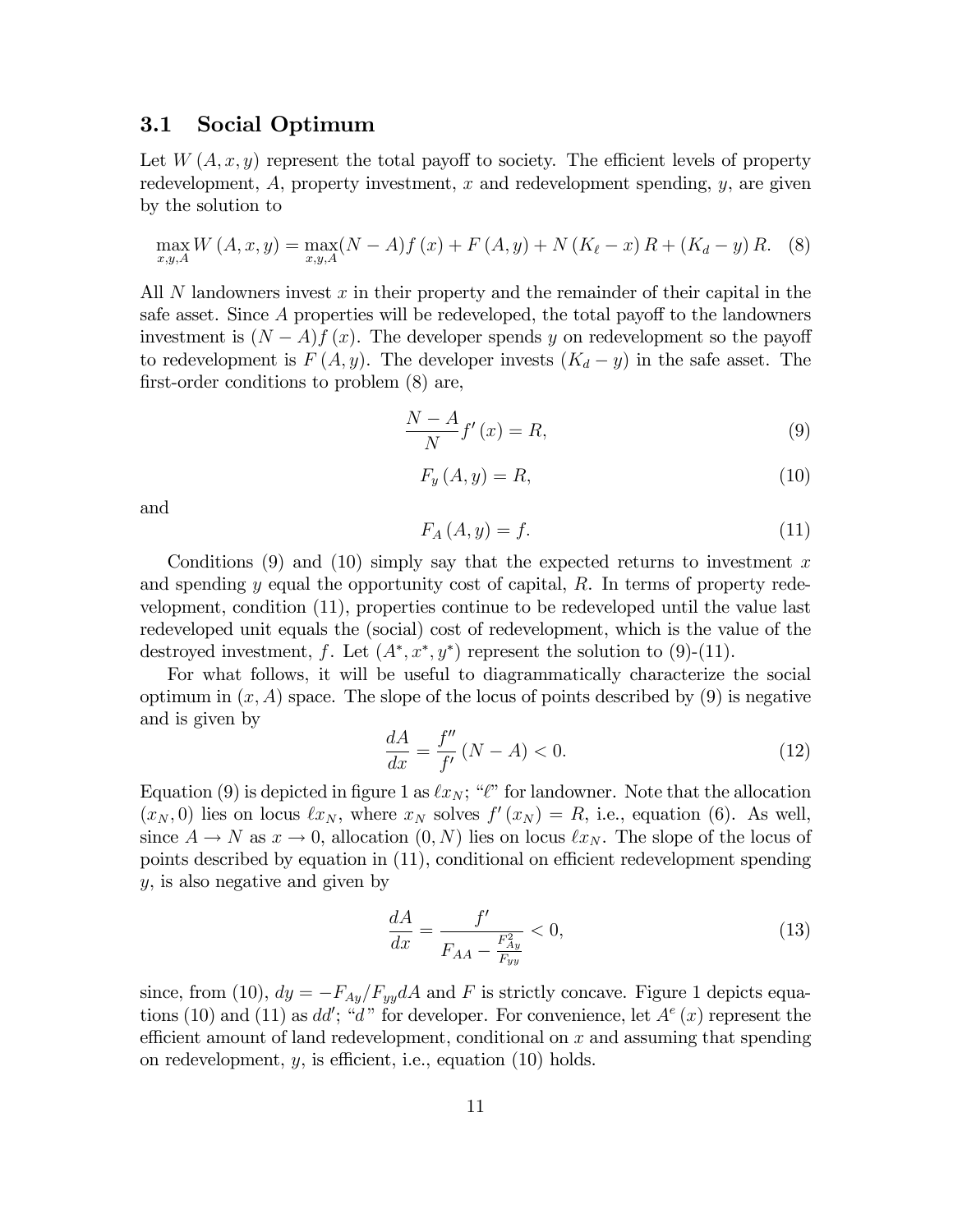

In figure 1,  $\ell x_N$  and dd' loci intersect twice; social welfare is maximized at point  $a^*$ , where the slope of  $\ell x_N$  curve is steeper than that of the  $dd'$  curve.<sup>6</sup> Moving away from the point of intersection  $a^* = (x^*, A^*)$  along either curve  $\ell x_N$  or dd' unambiguously lowers social welfare. Assuming that condition (10) holds, the slope of a social welfare indifference curve is given by

$$
\frac{dA}{dx} = \frac{(N-A) f' - NR}{f - F_A}.
$$

For allocations on the  $\ell x_N$  curve, the slope of the social welfare indifference curve is zero and for allocations on the  $dd'$  curve, it is infinite. A typical social welfare indifference curve that intersects allocation  $\tilde{a}$  (where  $\tilde{A} < A^*$  and  $\tilde{x} > x^*$ ) is given by the ellipse denoted  $SW$  in figure 1. Note that for allocations that are south-east of allocation  $a^* = (x^*, A^*)$  and that lie in between (but not on) the  $\ell x_N$  and dd' curves—such as allocation  $\tilde{a}$ —the slopes of the social welfare indifference curves are all strictly positive and Önite. This implies that if two allocations lie in the cone given by  $x_N a^* d'$  and a line that connects the two allocations has a strictly negative slope—such as allocations  $\bar{a}$  and  $\tilde{a}$  in figure 1—then the allocation that has higher redevelopment and lower investment will generate a higher level of social welfare, i.e., the social welfare associated with allocation  $\bar{a}$  exceeds that of  $\tilde{a}$ .

<sup>&</sup>lt;sup>6</sup>The appendix constructs an example where the  $\ell \hat{x}$  and dd<sup>'</sup> curves intersect twice—as in figure 1—and demonstrates that  $a^*$  is the solution to problem  $(8)$ .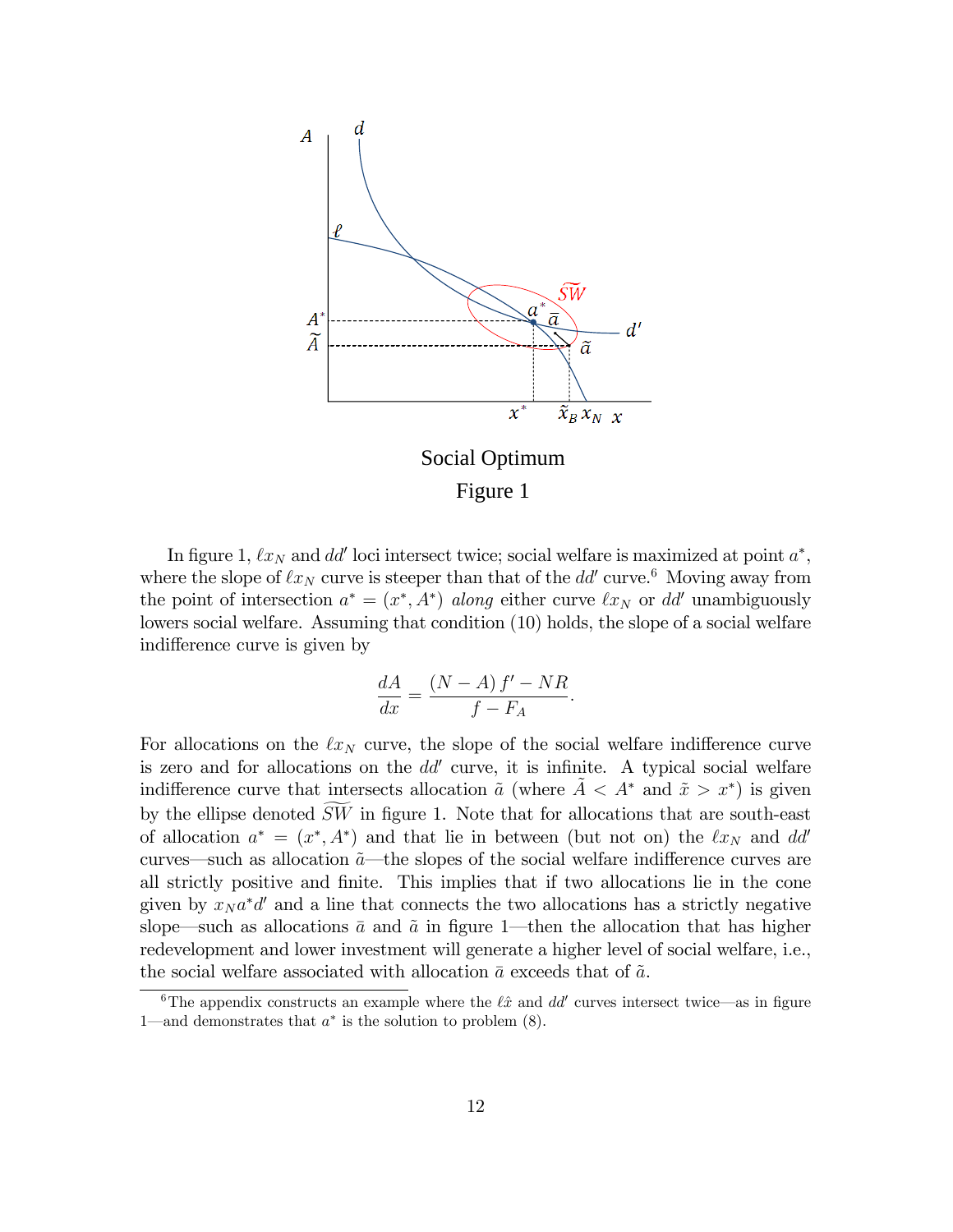#### 3.2 Redevelopment Under Voluntary Exchange

I do not explicitly model the landowners' hold-out problem; for treatments on this topic, see, e.g., OíFlaherty (1994) and Mendezes and Pitchford (2004). In this paper, the hold-out problem—or the lack of it—will be implicitly modeled by the structure of the various partiesí cooperative bargaining weights. For example, a no hold-out problem is modeled by assuming that the developer's share of the surplus—or bargaining weight—is independent of the number of landowners he bargains with; a hold-out problem is modeled by assuming that the developer's share declines with the number of landowners he bargains with. (I discuss the relationship between bargaining weights and the hold-out problem in more detail below.) Of course, a more complete treatment of the hold-out problem would generate these bargaining shares as an equilibrium outcome to a game where landowners can threaten to withhold or delay the sale of their properties.

Consider a generalized Nash Bargaining problem with  $n > 2$  parties, see Osborne and Rubinstein (1990, p. 23). The developer's bargaining power or weight is denoted by  $\beta(A)$ , where  $\beta' \leq 0$ . Each landlord involved in the bargain is assumed to have the same bargaining power, which is  $(1 - \beta)/A$ . If each landowner receives p for transferring his property rights, then the net surplus received by the developer is  $F - yR - pA$  and by each of the A landowners is  $p - f$ . Hence, the total net surplus, S, that the developer and landowners split is equal to  $F-Af-yR$ . The compensation, p, that each landowner receives for transferring his property rights to the developer is given by the solution to the generalized Nash bargaining problem with  $A + 1$  players, i.e.,

$$
\max_{p} (F - yR - pA)^{\beta} (p - f)^{\frac{1-\beta}{A}} \cdots (p - f)^{\frac{1-\beta}{A}}
$$
  
= 
$$
\max_{p} (F - yR - pA)^{\beta} (p - f)^{1-\beta},
$$

which is

$$
p = f + \frac{1 - \beta}{A}S.\tag{14}
$$

Each landowner's investment choice is given by the solution to

$$
\max_{x} \frac{N-A}{N} f(x) + \frac{A}{N} \left( f(x) + \frac{1-\beta}{A} S\left( A, x, y \right) \right) + \left( K_{\ell} - x \right) R, \tag{15}
$$

which is given implicitly by

$$
\left(\frac{N-A}{N} + \frac{A}{N}\beta\right)f'(x_B) = R.
$$
\n(16)

The developer's choice of the level of property redevelopment, A, and spending on redevelopment,  $y$ , is given by the solution to

$$
\max_{A,y} F\left(A,x,y\right) - pA + \left(K_d - y\right)R.
$$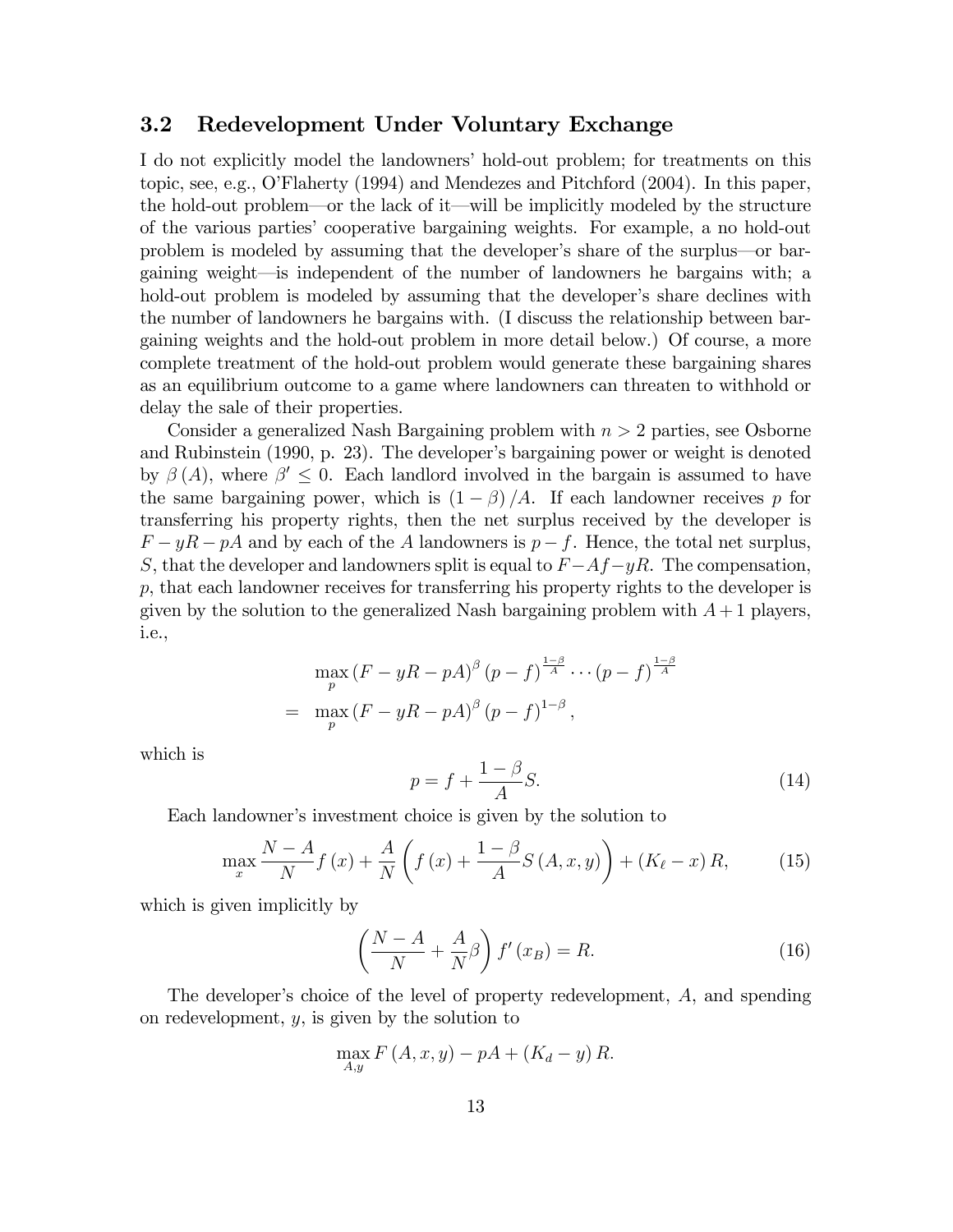In light of  $(14)$ , the developer's problem can be rewritten as

$$
\max_{A,y} \beta(A) S(A, x, y) + K_d R.
$$

The solution to the developer's problem is given by

$$
F_y(A, y) = R,\t\t(17)
$$

and

$$
F_A(A, x, y) = f - \frac{\beta'}{\beta} S.
$$
\n(18)

Note the following: Independent of the structure  $\beta(A)$ ,

- 1. for any given A, landowners invest an amount that is greater than what is socially desirable, i.e., compare  $(16)$  to  $(9)$ ,<sup>7</sup> and
- 2. for any given  $(A, x)$ , developer's redevelopment spending, y, is always efficient, i.e., equation (17).

#### 3.2.1 No Hold-out Problem

Here, it is assumed that the developer's bargaining weight is fixed and independent of A, i.e.,  $\beta' = 0$ . When the developer has a fixed bargaining weight, one can think of landowners as being incapable of increasing their (collective) share of the surpluswhich is  $1 - \beta$ —by threatening to withhold their properties. In this sense, a fixed bargaining weight for the developer models a no-hold out problem. To reinforce the idea that the developer's bargaining weight is fixed, let  $\beta \equiv \beta$ .

Note a few things. First, given the amount of investment undertaken by landowners, x, the amount of property redeveloped, A, is efficient since  $\beta' = 0$ , i.e., compare equations  $(18)$  with  $(11)$ . Second, from equations  $(17)$  and  $(18)$ , the developer's choice of y and A does not depend directly on his bargaining strength; the choices do depend *indirectly* on bargaining strength since the landowner's choice of x depends upon on the bargaining strengths and the developer's choice variables depend on  $x$ . Hence, the developer will choose  $A$  and  $y$  so as to maximize total surplus, since this also maximizes his share of the surplus. This result mirrors that of Pitchford and Synder (2003), i.e., conditional on the choice of x, the ex post decisions, A and y, are efficient. Diagrammatically speaking, the developer's decision is described by locus  $dd'$  in figure 2, which is identical to the locus  $dd'$  in figure 1.

<sup>&</sup>lt;sup>7</sup>Diagramatically speaking, the landowner's investment locus will lie everywhere above locus  $\ell x_N$ in figure 1, except at point  $(x_N, 0)$ .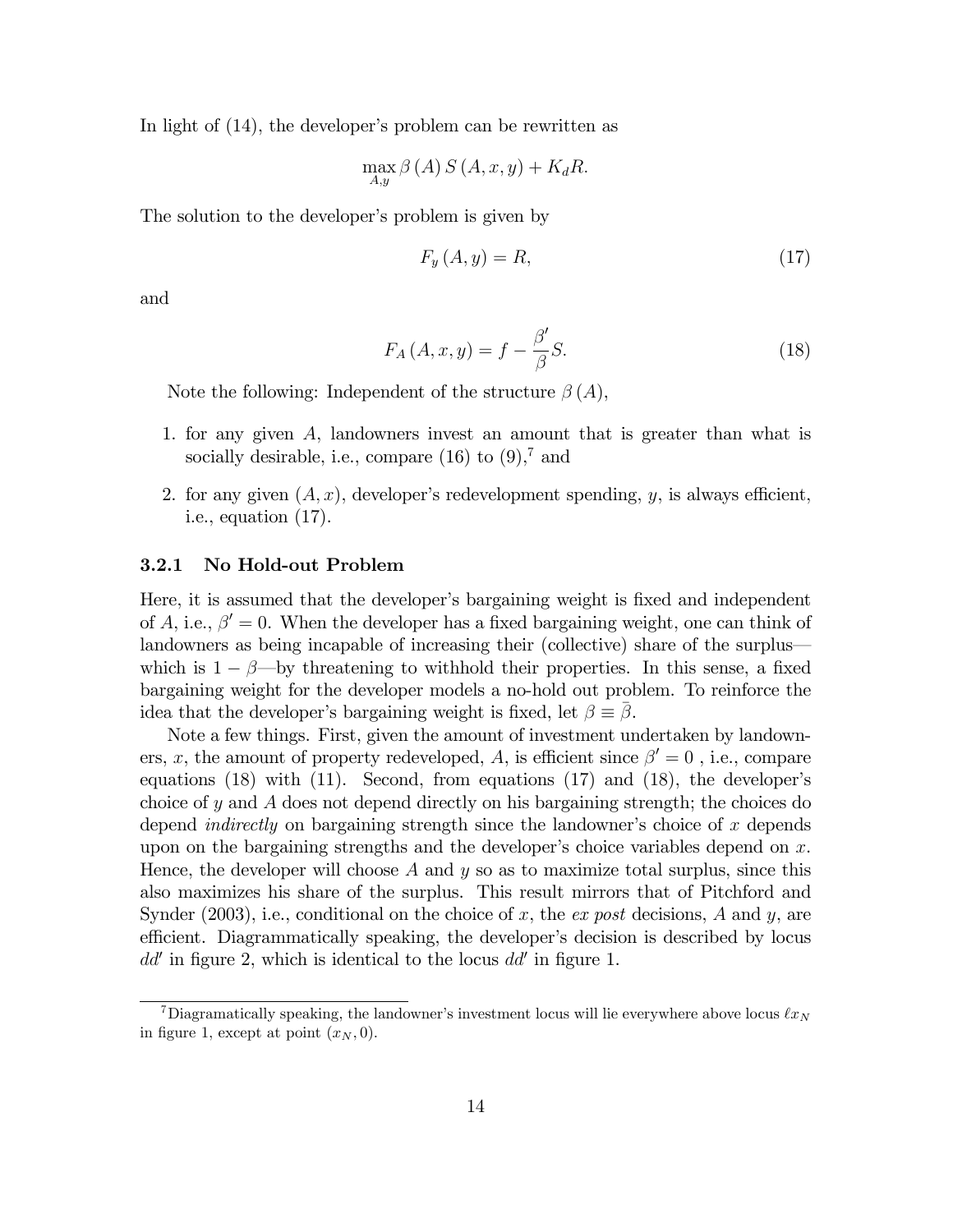

Figure 2

The locus of points that describe the landowner's optimal investment decision, (16), in  $(x, A)$  space is depicted in figure 2 as  $\ell_1 x_N$ . From figure 2, the equilibrium outcome  $a_B = (x_B, A_B)$  is given by the lower intersection of the  $\ell_1 x_N$  and dd' curves. It is evident that when the developer and landowners bargain over the price of landowners' property rights, there will be, from a social perspective, too much investment in property,  $x_B > x^*$ , and, as a result, too little redevelopment activity,  $A_B < A^*$ . (The total amount of investment associated with redevelopment, y, can be higher than, lower than or equal to  $y^*$ , depending on the sign of  $F_{Ay}$ .

The equilibrium outcome  $a_B = (x_B, A_B)$  differs from the socially efficient levels because landowners take account of the fact that if their property is purchased for redevelopment, then, through the bargaining process, the purchase price will depend positively on the amount of investment undertaken. Because of this, landowners will tend to overinvestment in their properties.

#### 3.2.2 Hold-out Problem

Here, it is assumed that the developer's bargaining power,  $\beta(A)$ , falls with the number of landowners, A, he bargains with, i.e.,  $\beta' < 0$ . Without loss of generality, I also assume that  $\beta(1) = \overline{\beta}$ . This bargaining scheme models the hold-out problem in a rather direct, but simple, way. When  $A = 1$ , there cannot be a hold-out problem, and both bargaining scenarios—the no-hold out and the hold out—give the developer and the landowner bargaining weights of  $\bar{\beta}$  and  $1-\bar{\beta}$ , respectively. However, as A increases, the developer's bargaining power strictly decreases, while the landowner's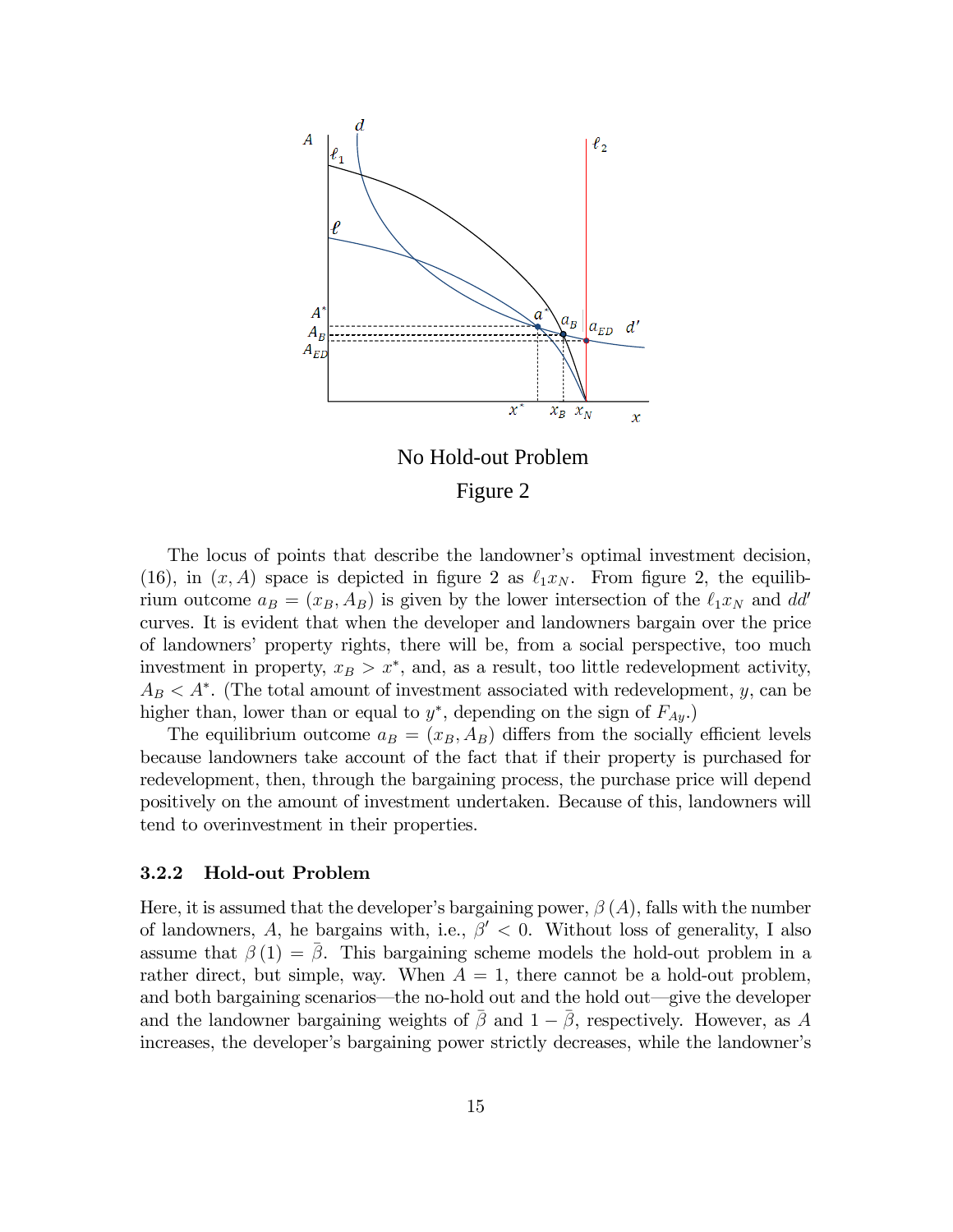

share of the surplus increases, compared to the no hold-out bargaining scenario. Here, one can think of landowners as successfully holding out for higher surpluses as the number of landowners involved in the bargain increases. It is in this sense that a bargaining scheme where a developer's weight  $\beta(A)$  declines in A models a hold-out problem.

The locus of points that describe the landowner's investment decision (16) when  $\beta' < 0$  is depicted by  $\ell_1 x_N$  in figures 3 and 4. Note that this locus lies below a "nohold out" locus for all  $A > 1$ , which is depicted in figure 3 by  $\ell_1x_N$ . (The equilibrium outcome for the no hold-out problem is given by allocation  $\hat{a}_B$ .)

When  $\beta' < 0$ , the level of development, A, is no longer socially efficient. The developer now faces a trade off: although total surplus may increase with  $A$ , his share of that surplus decreases. The end result may be that the developer "under-redevelops." By under-redevelop, I mean that, for a given x, the amount of redevelopment,  $A$ , is less than what is efficient,  $A^e(x)$ . To see that there is, indeed, under-redevelopment, for a large number of specifications of  $\beta(A)$ , note that equation (18) implies that

$$
F_A(A^e(x), y) < f(x) - \frac{\beta'}{\beta} S(A^e(x), x, y). \tag{19}
$$

This is because the second term on the right-hand side of (19) is strictly positive and, by definition,  $F_A(A^e(x), y) = f(x)$ . Now note that a reduction in A always increases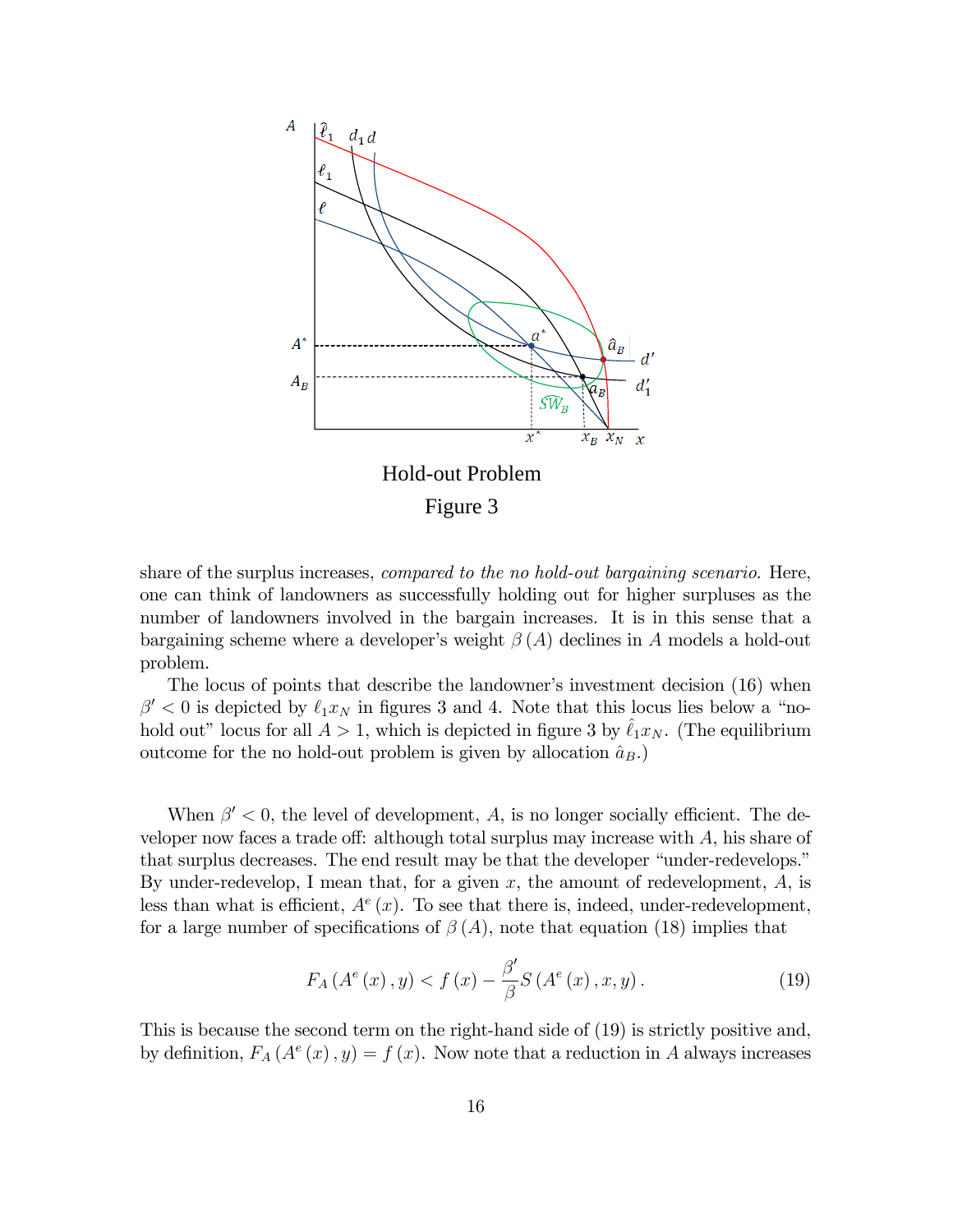the left-hand side of (18) since

$$
\frac{dF_A}{dA} = F_{AA} - F_{Ay}\frac{dy}{dA} = F_{AA} - \frac{F_{Ay}^2}{F_{yy}} < 0;\tag{20}
$$

and does not increase the right-hand side of (18) if

$$
\frac{d\left[f - \frac{\beta'}{\beta}S\left(A, x, y\right)\right]}{dA} = -\frac{\beta''\beta - \left(\beta'\right)^2}{\beta^2} - \frac{\beta'}{\beta}\left(F_A - f\right) \ge 0. \tag{21}
$$

The equilibrium will be characterized by under-redevelopment if inequality (21) holds, (inequality (20) always holds). Inequality (21) will hold for sure when  $\beta'' \leq 0$ ; it also holds for some specifications of  $\beta$ , where  $\beta'' > 0$ . A particularly attractive specification for  $\beta$  along this dimension is  $\beta(A) = 1/(A + 1)$ , which that each party to the bargain has an equal bargaining weight. When  $\beta(A) = 1/(A + 1)$ , the lefthand side of inequality (21) is equal to zero and, hence, the equilibrium will be characterized by under-redevelopment. In what follows, I will assume that  $\beta(A)$ satisfies inequality  $(21)$ , i.e., the developer under-redevelops.<sup>8</sup>

When  $\beta'(A) < 0$ , the developer's behavior—given by equations (17) and (18)—is described in figures 3 and 4 by locus  $d_1 d_1$ ; the planner's decision along these dimensions is represented by locus  $dd'$ . The equilibrium  $a_B = (x_B, A_B)$  is characterized by the lower intersection of the  $d_1 d_1'$  and  $\ell_1 x_N$  loci. Compared to the social optimum,  $a^* = (x^*, A^*)$ , landowners overinvest and the developer redevelops less than  $A^*$  properties, which, qualitatively speaking, parallels the results when there was no hold-out problem. But, when there is no hold-out problem, the developer's level of redevelopment is, conditional on  $x$ , efficient. Although the existence of the holdout problem introduces a new inefficiency, it is not necessarily the case that society is made worse off because of this.<sup>9</sup> When a hold-out problem exists, the amount of redevelopment is lower than an already inefficiently low level when the hold-out problem is absent. But the amount of landowner investment under the former can be lower; this may be a good outcome because landowner investment in a no hold-out environment is inefficiently too high. Diagrammatically speaking, it is quite possible to have social welfare higher at allocation  $a_B$ ,  $SW_B$ , than at  $\hat{a}_B$ , see figure 3. If, however, the hold-out problem is more severe—meaning that under-redevelopment is more pronounced—the "new"  $d'd'_1$  curve will shift down closer to the origin in figure 3. In this scenario, landowner investment when the hold-out problem exists can exceed that of when the hold-out problem does not exist. If this is the case, then, unambiguously, social welfare will be lower when the hold-out problem exists.

 ${}^{8}$ In O'Flaherty (1994), there exists an externality owing to the public good nature of land assembly, which results in an inefficiently low level of redevelopment. Here, there exists an externality that comes from the developer's declining share of surplus associated with increasing levels of redevelopment. As in O'Flaherty (1994), this externality generates inefficiently low levels of redevelopment.

<sup>&</sup>lt;sup>9</sup>The theory of the second-best, tells us that this observation is not surprising.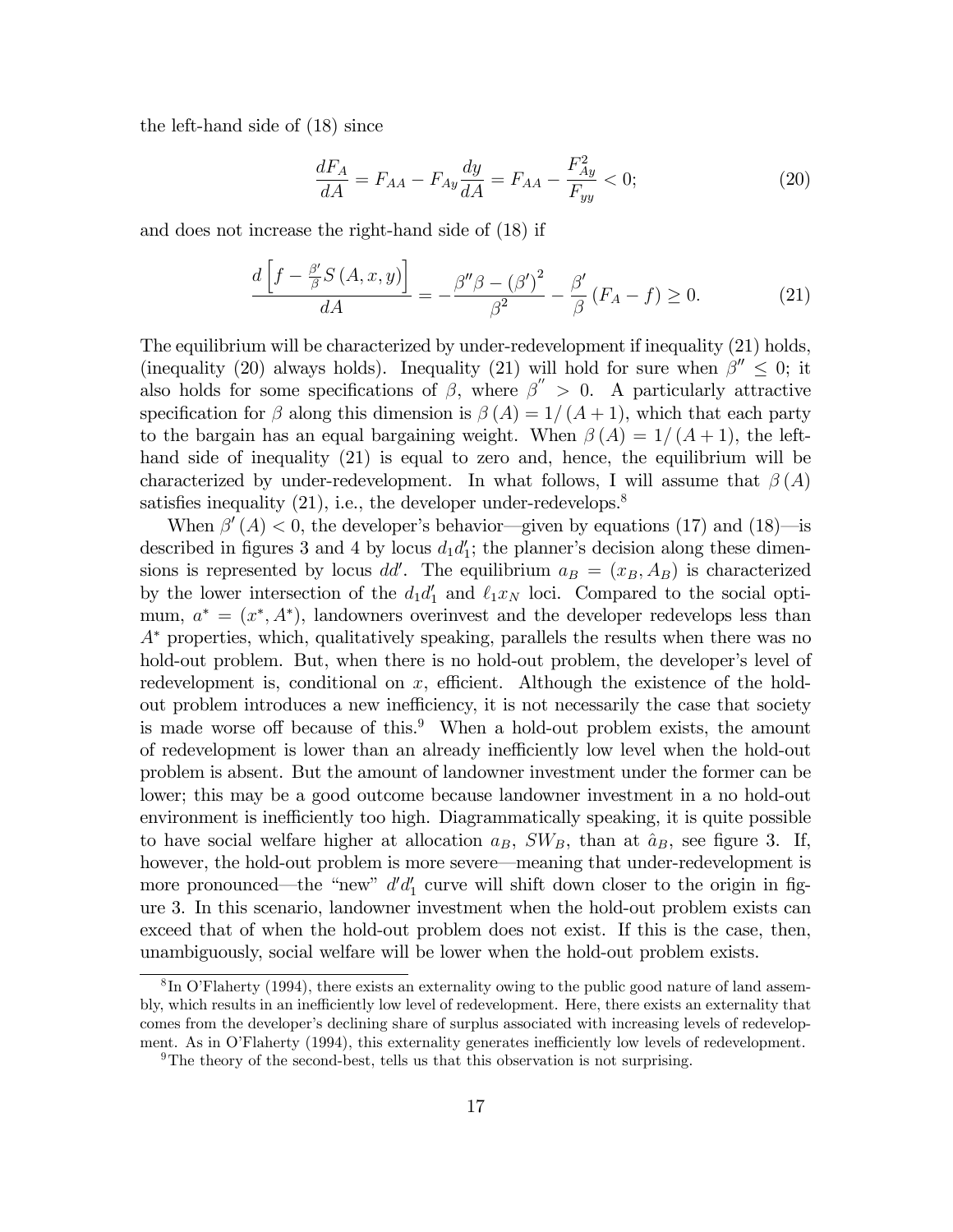#### 3.3 Redevelopment Under Eminent Domain

Under eminent domain, landowners understand that their payoff will be  $f(x)$ , independent of whether or not their property is taken. Therefore, the optimal behavior for the landowner is given by  $f'(x) = R$  or  $x = x_N$ . The locus of points that describe the landowner's optimal investment decision under eminent domain is given by  $\ell_2 x_N$ in both figures 2 and 4. The developer's decision problem is to choose the level of redevelopment,  $A$ , and spending on redevelopment,  $y$ , given that he must pay  $f$  for each property, i.e.,

$$
\max_{A,y} F(A,y) - fA + (K_d - y) R \equiv \max_{A,y} S + K_d R.
$$

The solution to this problem is

$$
F_y\left(A,y\right) = R
$$

and

$$
F_A(A, y) = f,
$$

which is identical to  $(10)$  and  $(11)$ , respectively. When property is transferred by eminent domain, the developer's decision regarding the level of redevelopment is represented by then locus  $dd'$  in figures 2 and 4, (which also represents the planner's locus along these dimensions).

The following two propositions demonstrate that although it gets the redevelopment decisions "right," eminent domain may have some rather undesirable consequences.

**Proposition 2** When there is no hold-out problem, if landowners believe that redevelopment will occur under eminent domain, then social welfare is strictly lower under eminent domain than under voluntary exchange.

**Proof.** In figure 2, the equilibrium under voluntary exchange,  $a_B = (x_B, A_B)$ , is given by the intersection of the  $\ell_1 x_N$  and dd'. The equilibrium under eminent domain,  $a_{ED} = (x_N, A_{ED})$ , is given by the intersection of the  $\ell_2 x_N$  and dd' loci. Since social welfare unambiguously falls as one moves away from  $a^* = (x^*, A^*)$  along the dd' locus, the social welfare associated with allocation  $a_B$  is strictly higher than that of allocation  $a_{ED}$ .

**Proposition 3** When there is a hold-out problem, if landowners believe that redevelopment will occur under eminent domain, then social welfare is strictly lower under eminent domain than under voluntary exchange when the hold-out problem is not is  $"significant"$ ; when the hold-out problem is significant, welfare under eminent domain exceeds that of voluntary exchange.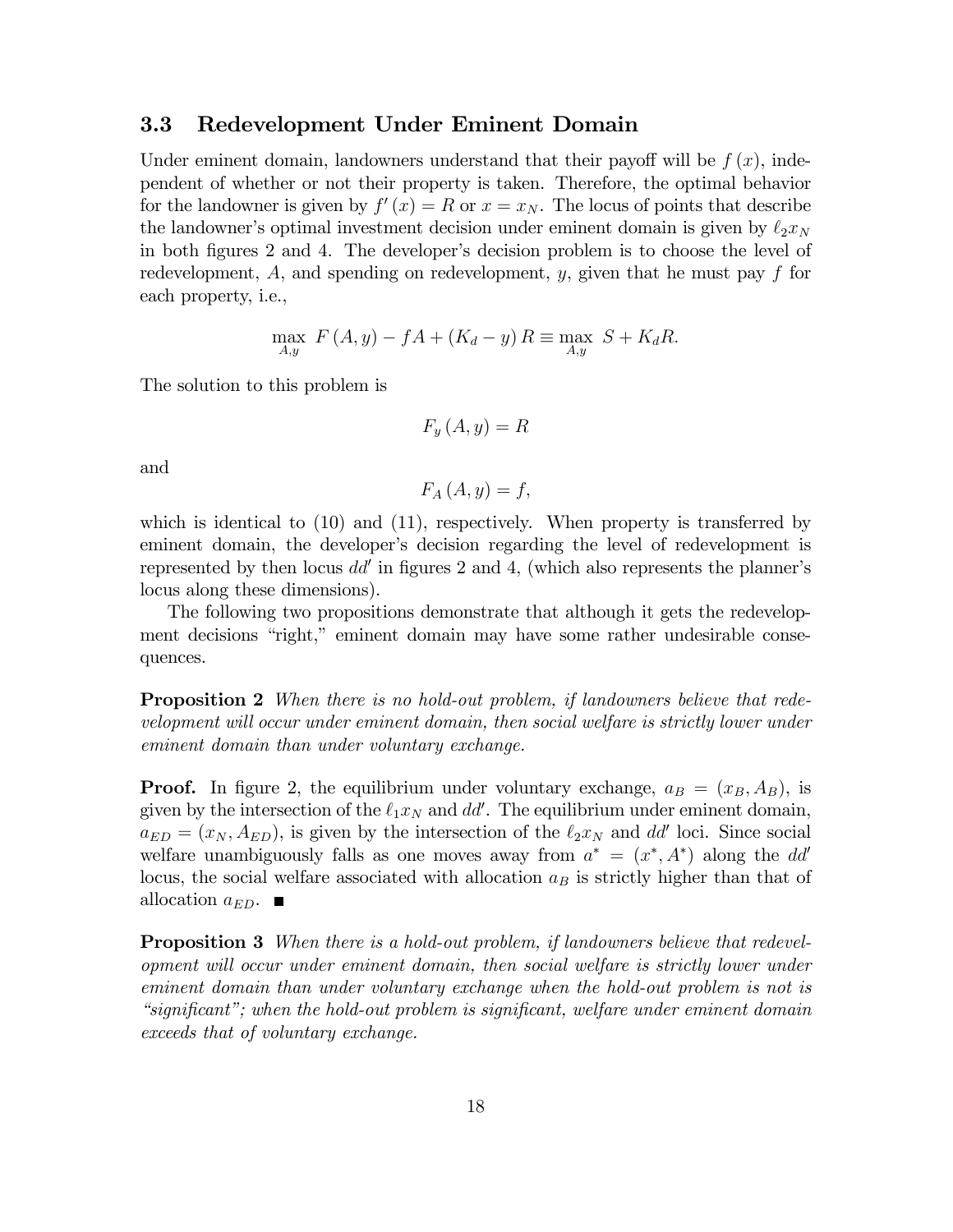

**Proof.** The equilibrium under eminent domain—whether or not a hold-out problem exists—is given by allocation  $a_{ED} = (x_N, A_{ED})$ , with associated social welfare  $SW_{ED}$ , see figure 4. When a hold-out problem exists, the equilibrium allocation under voluntary exchange can lie anywhere on the locus  $a'_B x_N$ . Suppose the hold-out problem is "not significant" in that the curve  $d_1 d_1'$  intersects curve  $\ell_1 x_N$  locus above the lower intersection of  $\ell_1x_N$  and the  $SW_{ED}$  indifference curve. In this situation, the level of social welfare associated with allocation  $a_B$  exceeds that associated with the eminent domain allocation,  $a_{ED}$ . If, however, the hold-out problem is "significant," meaning that curve  $d_1 d'_1$  locus intersects curve  $\ell_1 x_N$  below the lower intersection of  $\ell_1 x_N$  and the  $SW_{ED}$  indifference curve—this is suppressed in figure 4—then the social welfare associated with the eminent domain allocation,  $a_{ED}$ , will exceed that of voluntary exchange allocation. ■

#### 3.4 Discussion

When there is no hold-out problem, the conclusions regarding the use of eminent domain mirror those of the one landlord case and the property rights and nuisance literature (Pitchford and Synder (2003)). That is, compared to voluntary exchange, the use of eminent domain exacerbates the landowners' overinvestment problem and lowers social welfare. As well, the level redevelopment is lower than the socially efficient level,  $A^*$ ; but, given the level of landlord investment, redevelopment and redevelopment spending are efficient. When there is a hold-out problem, it is still the case that the use of eminent domain exacerbates the overinvestment problem. However, the amount of redevelopment is no longer efficient for the level of landlord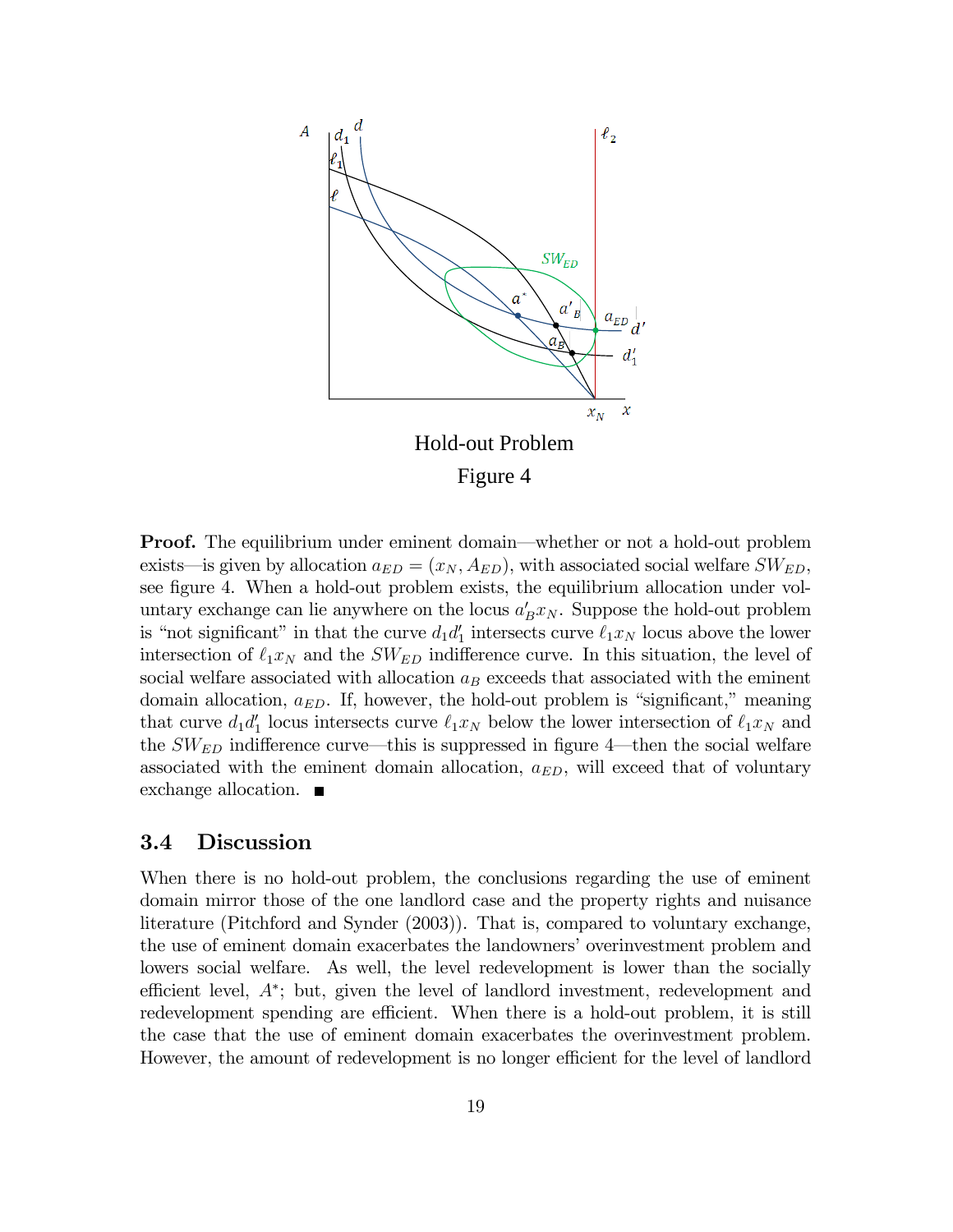investment; if inequality (21) holds, it is too low for any given x. If the hold-out problem is not too severe, then social welfare under eminent domain is lower than that associated with voluntary exchange. This observation is consistent with the result that when there is no hold-out problem, i.e., the extreme case where the holdout problem is not at all severe, voluntary exchange dominates eminent domain.

If, however, the hold-out problem is significant, then the use of eminent domain can actually increase social welfare, compared to voluntary exchange. In this situation—compared to voluntary exchange—although the use of eminent domain exacerbates the landowner's overinvestment problem, it does increase the amount of redevelopment from inefficiently low levels. Hence, social welfare increases because the latter (positive) effect dominates the former (negative) effect.

If policy makers could reliably and costlessly observe the magnitude of the holdout problem, then the selective use of eminent domain to transfer property rights for redevelopment could be a social welfare enhancing policy. That is, eminent domain would be used only when the hold-out problem is severe; otherwise, the developer would bargain directly with landowners. Of course, the problem here is that one cannot costlessly observe the magnitude of the hold-out problem. And one cannot rely on developers or landowners to inform policy makers of the extent of the hold-out problem. Developers have an incentive to claim that the hold-out problem is severe, since the use of eminent domain implies that property can be purchased cheaper than through direct bargaining. Landowners' would have an incentive to claim that there is no hold-out problem and that they would bargain for the same price for their parcel of land independent of how many parcels of land the buyer in interested in purchasing.

In defending the state's right to take property from one private agent and give it to another private agent, proponents of the  $Kelo$  decision—who are often local governments—point to the increased benefits associated with higher levels of redevelopment, such as more employment and higher taxes collected. Although it may be the case that the use of eminent domain will increase the level of redevelopment and other activities associated with  $i$  is not obvious that this translates into higher social welfare. For example, allocation  $a_{ED}$  in figure 4 has a higher level of redevelopment compared to allocation  $a_B$ , but a lower level of social welfare. If local governments equate higher levels employment and tax revenue—that usually accompany higher levels of redevelopment—with a higher level of social welfare, then allowing communities to use eminent domain to promote redevelopment can lead to bad outcomes. For example, if local governments will use their power of eminent domain when the hold-out problem is not particularly severe, then there will be a negative impact on social welfare.

And finally, it is not even obvious that the use of eminent domain will increase the level of redevelopment. Recall that if there is no hold-out problem, then eminent domain will have a lower level of redevelopment (and social welfare) than voluntary exchange. By continuity, if the hold-up problem is not significant, then the level of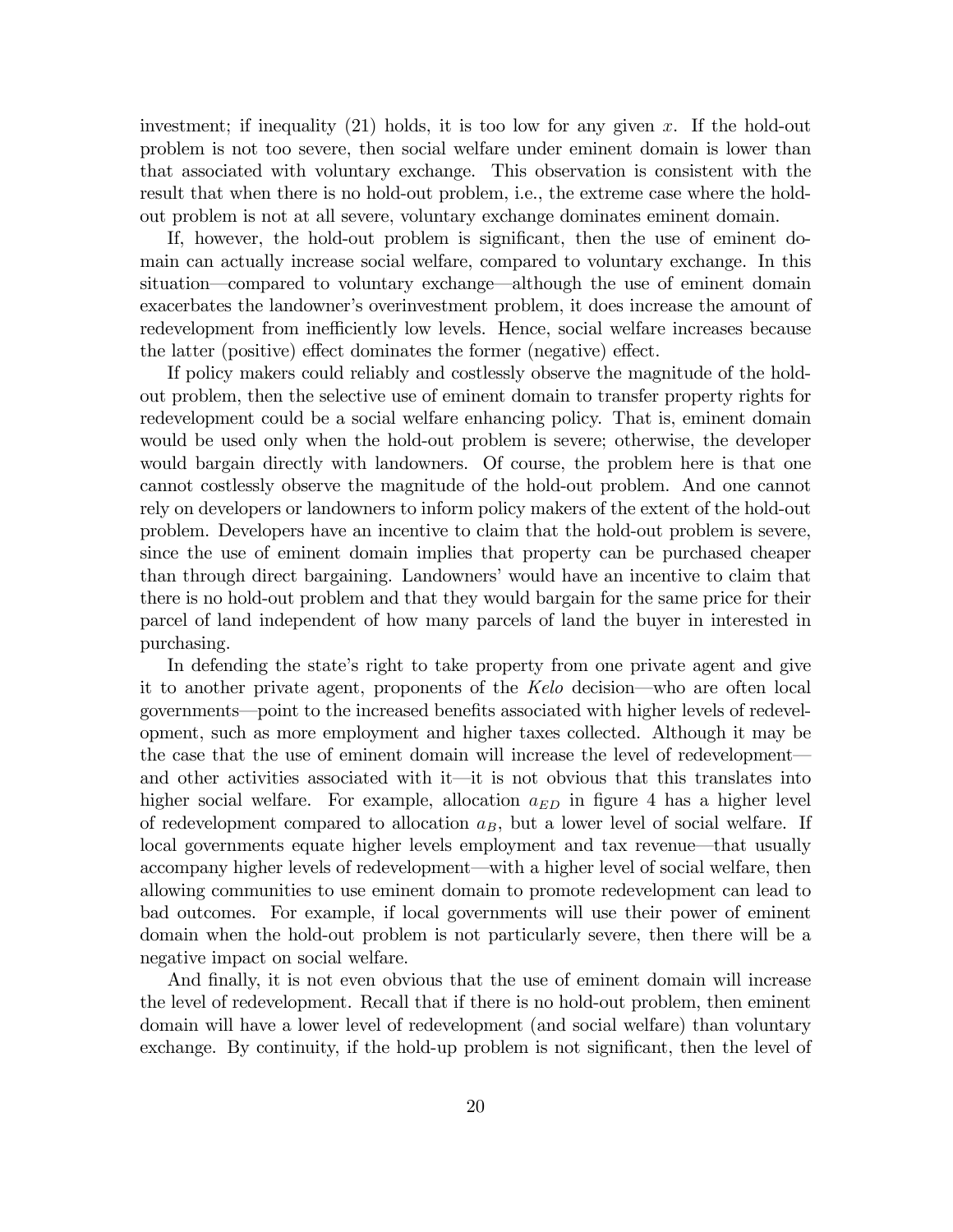redevelopment under eminent domain can be less than voluntary exchange.

## 4 Conclusion

One might think that a government policy that allows developers to purchase as many properties that they want for "just" compensation would promote redevelopment and enhance social welfare. If there is no hold-out problem, then such a policy will, in fact, reduce both redevelopment and welfare. When a hold-out problem does exists, such a policy need not promote redevelopment and increase social welfare. But even if the policy does promote a higher level of redevelopment activity, it need not enhance social welfare. It is only if the hold-up problem is significant that both redevelopment and social welfare will increase if local government's power of eminent domain is exercised.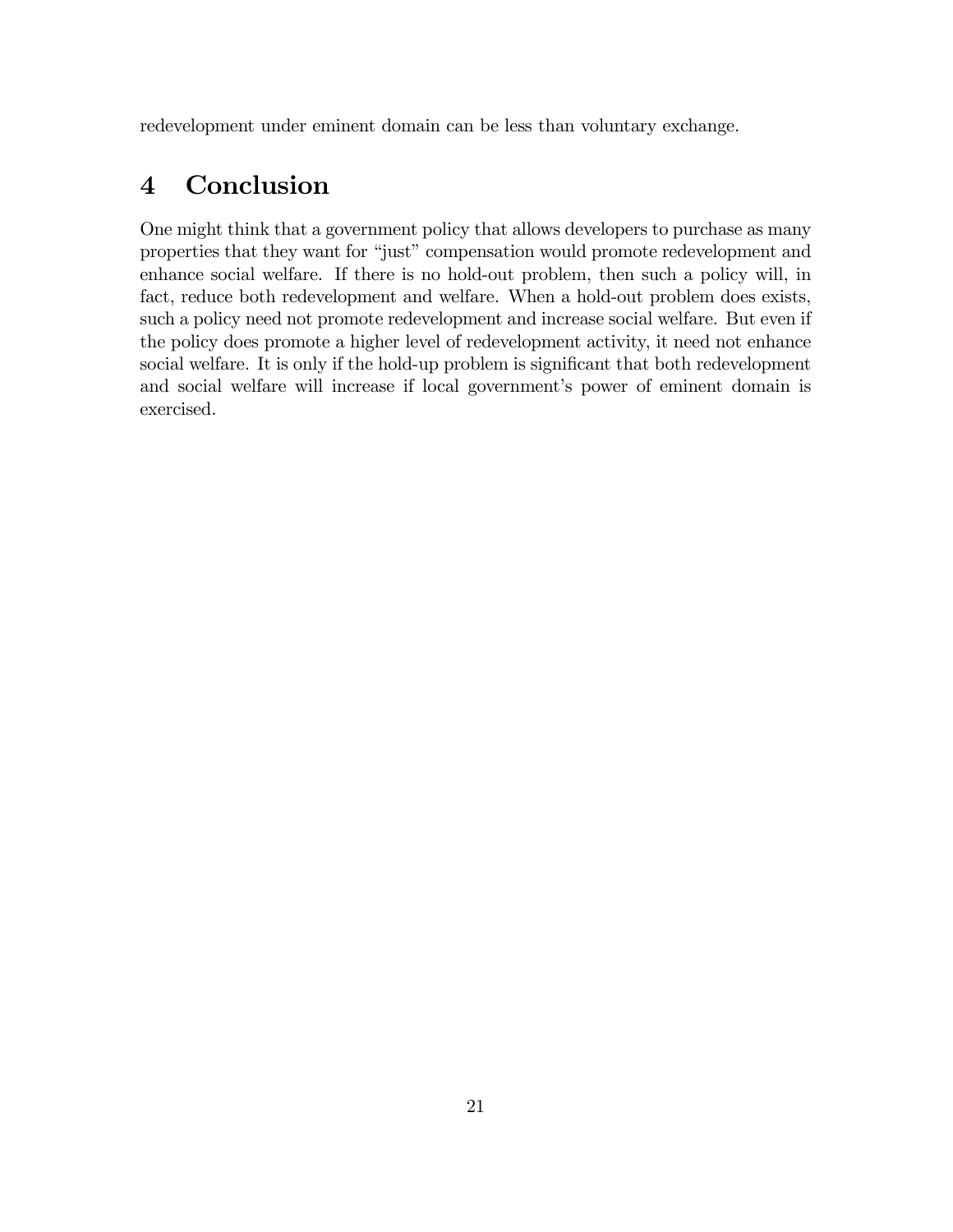## 5 References

- 1. Blume, L., Rubinfeld, D., 1984. Compensation for takings: An economic analysis. California Law Review 72, 569-628.
- 2. Blume, L., Rubinfeld, D., Shapiro, P., 1984. The taking of land: When should compensation be paid? Quarterly Journal of Economics 99, 71-91.
- 3. Fischel, W., Shapiro, P., 1989. A constitutional choice model of compensation for takings. International Review of Law and Economics 9, 115-128.
- 4. Garrett, T, Rothstein, P., 2007. The taking of prosperity? Kelo vs. New London and the economics of eminent domain. The Regional Economist, Federal Reserve Bank of Saint Louis, January, 4-9.
- 5. Hermalin, B,. 1995. An economic analysis of takings. The Journal of Law, Economics & Organization 11, 64-86.
- 6. Innes, R. 2000. The economics of takings and compensation when land and its public use value are in private hands. Land Economics 76, 195-212.
- 7. Menezes, F., Pitchford, R., 2004. The land assembly problem revisited. Regional Science & Urban Economics 34, 155-162.
- 8. Miceli, T., Segerson, K., 1994. Regulatory takings: When should compensation be paid? Journal of Legal Studies 23, 749-776.
- 9. Nosal, E., 2001. The taking of land: Market value compensation should be paid. Journal of Public Economics 82, 431-443.
- 10. OíFlaherty, B., 1994. Land assembly and urban renewal. Regional Science & Urban Economics 24, 287-300.
- 11. Osborne, M., Rubinstein, A., 1990. Bargaining and Markets. Academic Press.
- 12. Pitchford, R., Snyder, C., 2003. Coming to the nuisance: An economic analysis from an incomplete contracts perspective. The journal of law, economics and organization 19, 491-516.
- 13. Rolnick, A., Davies, P., 2006. The cost of Kelo. The Region, Federal Reserve Bank of Minneapolis, 20 no. 2 12-17, 42-45.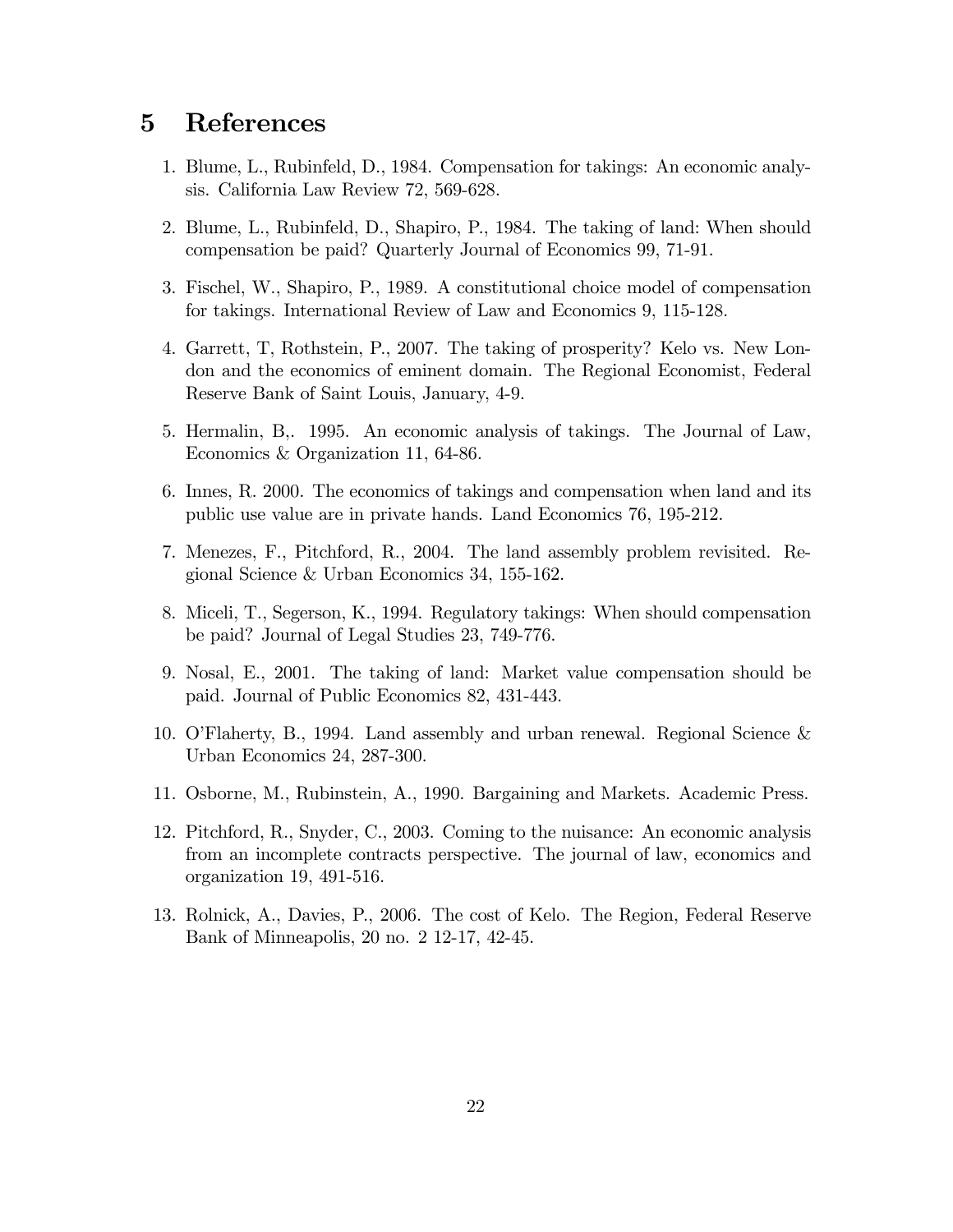## 6 Appendix

The necessary conditions for a maximum to problem  $(8)$  are given by  $(9)$ ,  $(10)$  and (11). These conditions will identify a (local) maximum if the following second-order conditions are satisfied,

$$
F_{yy} < 0 \tag{22}
$$

$$
F_{yy}F_{AA} - F_{Ay}^2 > 0 \tag{23}
$$

$$
(N - A) f''(x) [F_{yy}F_{AA} - F_{Ay}^2] - F_{yy}f'(x)^2 < 0
$$
\n(24)

Conditions (22) and (23) are satisfied since  $F(A, y)$  is strictly concave. Condition (24) can be rewritten as

$$
\frac{f'(x)}{F_{AA} - \frac{F_{Ay}^2}{F_{yy}}} > \frac{f''(x)}{f'(x)} (N - A).
$$

This condition has a nice interpretation; the first order conditions identify a (local) maximum if the  $\ell \hat{x}$  curve is steeper than that of the  $dd'$  curve, i.e., compare (12) and (13).

To show that an equilibrium exists and is characterized by what is identified in the text, consider the following example. Let  $f(x) = x^5$  and  $Y(A, y) = A^4y^4$ . For these functional forms, the first-order conditions for problem  $(8)$  are

$$
\frac{N - A}{2N} x^{-0.5} = R \tag{25}
$$

$$
A A^4 y^{-0.6} = R \tag{26}
$$

$$
.4A^{-0.6}y^4 = x^5 \tag{27}
$$

The decision of a landlord is given by (25) and can be rewritten as

$$
\frac{N-A}{2NR} = x^5;
$$

this function is represented as  $\ell \hat{x}$  in figure 1. The decision of the developer is given by equations (26) and (27), which can be combined to read

$$
.4^{\frac{10}{6}}R^{-\frac{2}{3}}A^{-1} = x^{.5}.
$$

Note that  $A \to \infty$  as  $x \to 0$  and  $x \to \infty$  as  $A \to 0$ . This function is represented as dd' in figure 1. Together, the first-order conditions  $(25)$ ,  $(26)$  and  $(27)$  can be rewritten as the quadratic equation

$$
-A^2 + AN - KN = 0,
$$

where  $K = (0.8) (0.4)^{\frac{2}{3}} R^{\frac{1}{3}}$ . The solution to this quadratic is

$$
A = N \pm \frac{\sqrt{N\left(N - 4K\right)}}{2}.
$$